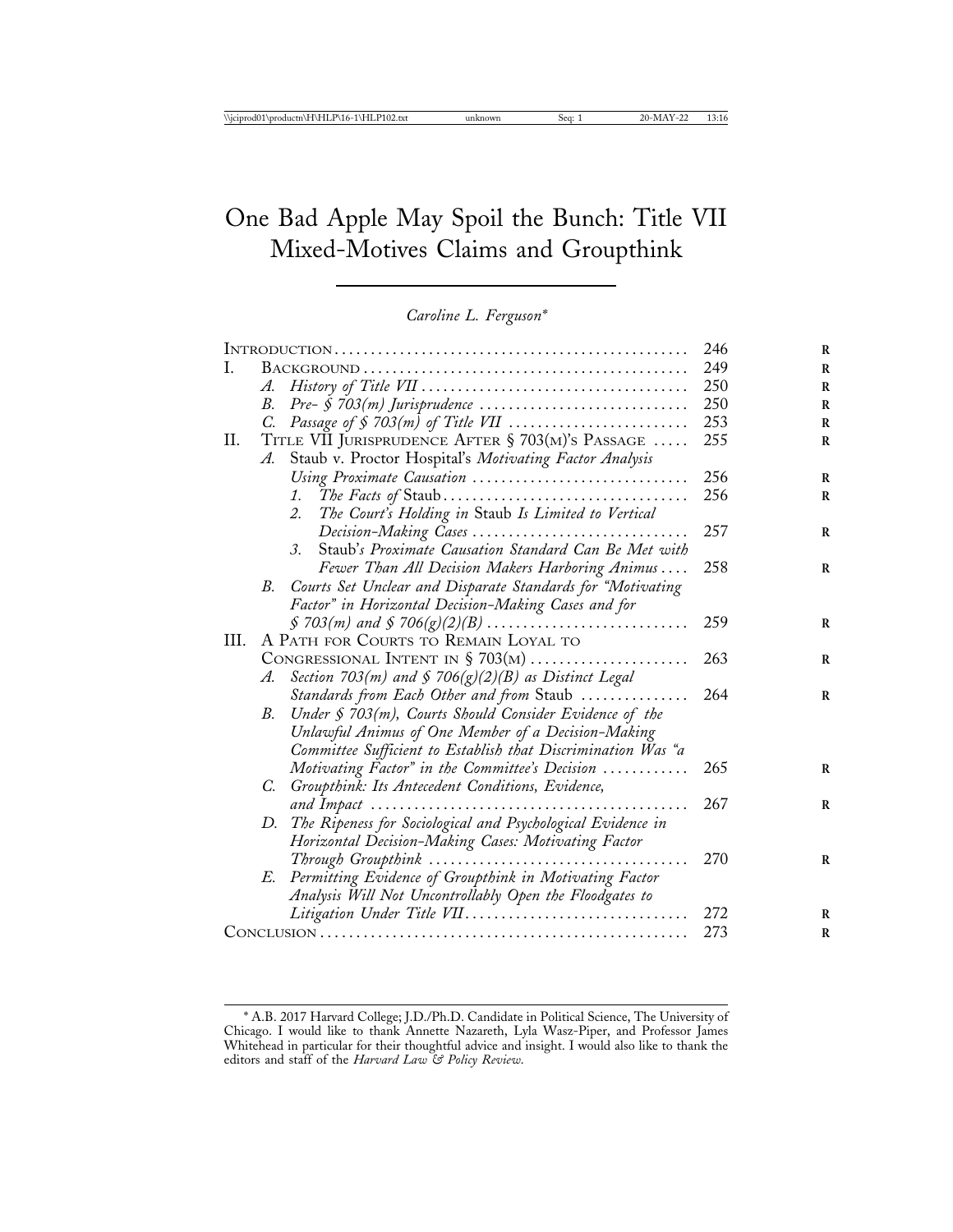#### **INTRODUCTION**

In 2014, biochemist Beverly Emerson was elected to the post of faculty chairwoman of the Salk Institute for Biological Studies.1 From this position, Emerson pushed to include more women in leadership, but she was met with resistance from her male counterparts.<sup>2</sup> Indeed, at one point, a male coworker told her: "[B]oys run committees and boys choose boys."3 Salk relied on the faculty committee for major employment decisions, including hiring and allocating research funds to scientists.<sup>4</sup> Due to the discriminatory views of male counterparts, the female researchers of Salk struggled to be elevated to leadership positions and to receive the funds necessary to pursue their research agendas.5 Multiple forms of discrimination—involving decisions to hire, promote, and fire diverse employees—persist in some workplaces today, and courts are repeatedly called upon to address these issues.

New corporate structures have complicated the legal analysis in employment discrimination cases. Today, it is common practice among institutions, large and small, to use groups or committees to hire and promote employees.6 Under such a decision-making structure—referred to hereinafter as horizontal decision-making—the bias of even a single member of a hiring committee may impact the decision of the group acting on behalf of an organization. Such bias can lead to discriminatory employment decisions and, ultimately, Title VII litigation. Horizontal decision-making cases, however, do not fit easily into the current jurisprudence. Existing Supreme Court precedent only addresses vertical decision-making cases, where the discriminatory animus rests with other members of the organization—often a supervisor—and not the ultimate decision maker.<sup>7</sup>

<sup>1</sup> Mallory Pickett, *'I Want What My Male Colleague Has, and that Will Cost a Few Million Dollars*,*'* N.Y. TIMES (April 18, 2019), https://www.nytimes.com/2019/04/18/magazine/salk-

 $^2$  Ultimately, Emerson and her fellow senior female professors settled in a trio of lawsuits. Meredith Waldman, *Salk Institute Settles Last of Three Gender Discrimination Lawsuits*, SCI. MAG. (Nov. 21, 2018), https://www.sciencemag.org/news/2018/11/salk-institute-settles-lastthree-gender-discrimination-lawsuits [https://perma.cc/W9S7-YSQV]. <sup>3</sup> Pickett, *supra* note 1*.* <sup>4</sup> *Id.*

 $\int_{5}^{4}$  *Id.* 

<sup>6</sup> *See, e.g.*, Atta Tarki, *How to Avoid Groupthink When Hiring*, HARV. BUS. REV. (Aug. 13, 2019), https://hbr.org/2019/08/how-to-avoid-groupthink-when-hiring [https://perma.cc/ GRY5-549D]; HARV. UNIV., FAC. OF ARTS & SCIS., 2018-2019 TENURE-TRACK HAND-BOOK (2018), https://facultyresources.fas.harvard.edu/files/facultyresources/files/fi-<br>nal\_2018\_2019\_tenure\_track\_hbk\_for\_website.pdf [https://perma.cc/59XD-TQAN].

 $^7$  For the purposes of this Note, vertical decision-making refers to circumstances in which a lower-level supervisor—for discrimination cases, harboring discriminatory animus—recommends an adverse employment action to the ultimate decision maker. *See* Rebecca Hanner White & Linda Hamilton Krieger, *Whose Motive Matters?: Discrimination in Multi-Actor Employment Decision-making*, 61 LA. L. REV. 495, 496 (2001) (coining the terms "vertical" and "horizontal" decision-making). Notably, in vertical decision-making cases, the ultimate decision maker may be unaware of the discriminatory animus. *See also* Staub v. Proctor Hospital, 562 U.S. 411, 421 (2011) (holding that "if the employer's investigation results in an adverse action for reasons unrelated to the supervisor's original biased action[—]by the terms of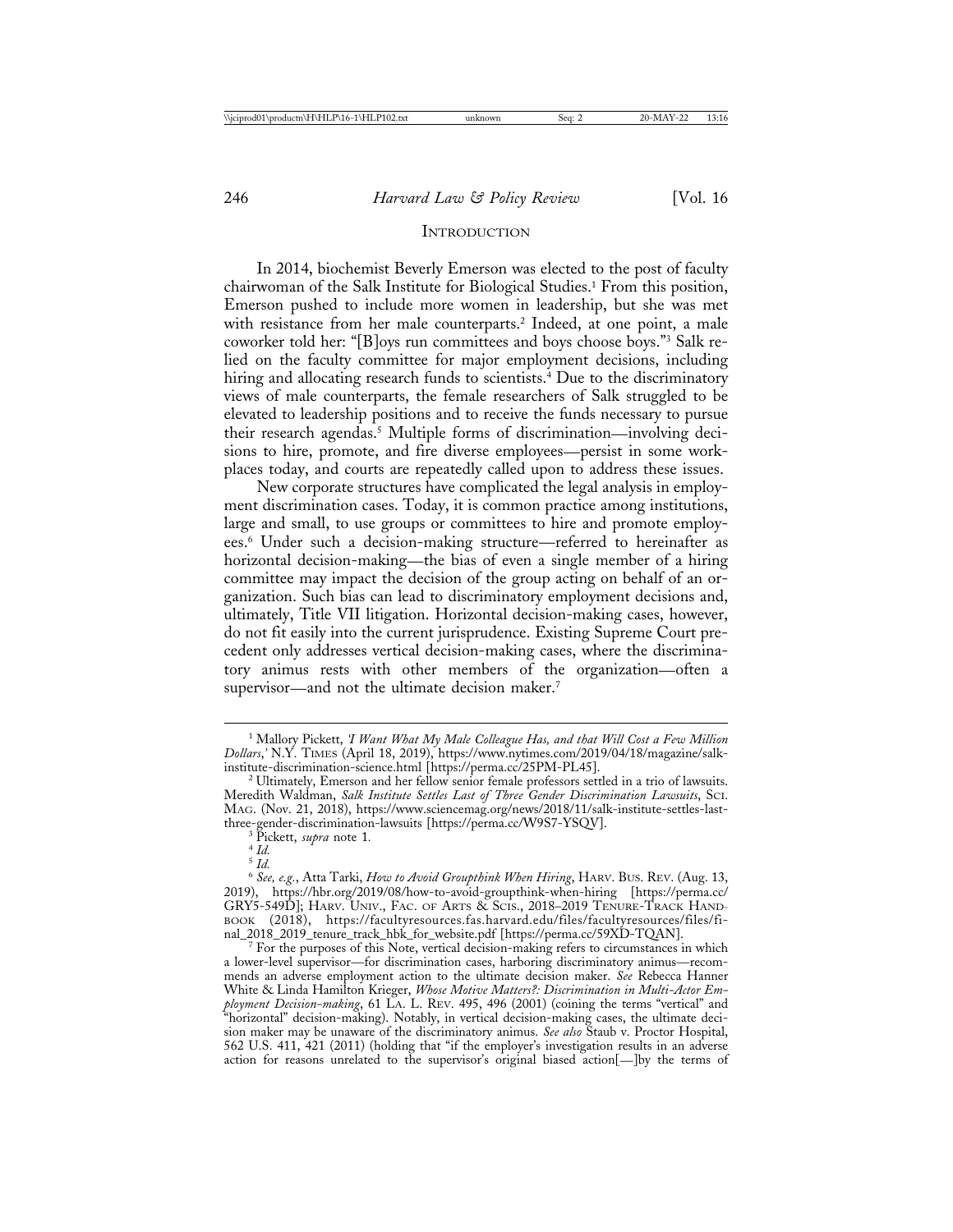This Note explores the development of jurisprudence concerning Title VII employment discrimination cases since the adoption of the 1991 amendments to Title VII contained in § 703(m)<sup>8</sup> and § 706(g)(2)(B).<sup>9</sup> This Note argues that since the adoption of the 1991 amendments, lower courts have struggled with how to apply those provisions in horizontal decision-making cases.10 Currently, neither Congress nor courts have established a definitive standard for what constitutes a "motivating factor,"<sup>11</sup> which is the legal standard under § 703(m) to prove a Title VII discrimination claim. Likewise, there is no guidance addressing what evidence is sufficient for a defendant to carry its "but-for" defense by proving it "would have taken the same action in the absence of the impermissible motivating factor" pursuant to  $\S 706(g)(2)(B).$ <sup>12</sup> Importantly, in horizontal decision-making cases in which one or a few, but not all, members of a committee may have harbored discriminatory animus, it can be very difficult for a plaintiff to overcome the defendant's "but-for" § 706(g)(2)(B) defense, as the employer can present the testimony of other, non-biased committee members.

This Note argues for a new interpretation of and approach to  $\S 703(m)$ cases by proposing a definition of "motivating factor," as well as an approach for courts to use in considering new types of evidence under  $\S 703(m)$  and  $\S$  706(g)(2)(B) in horizontal decision-making cases. Guiding courts with a clearer definitions and standards for § 703(m) and § 706(g)(2)(B) would potentially animate those provisions in a manner consistent with Congressional intent in the Civil Rights Act of 1991.13 Clarifying the evidentiary practices could also have important practical implications. Current jurisprudential ambiguity concerning horizontal decision-making cases has arguably had a chil-

<sup>11</sup> 42 U.S.C. § 2000e-2(m).<br><sup>12</sup> 42 U.S.C. § 2000e-5(g)(2)(B).<br><sup>13</sup> *See* Pub L. No. 102-166, 105 Stat. 1071 (1991) (codified as amended in scattered sections of 42 U.S.C).

USERRA it is the employer's burden to establish that[—]then the employer will not be liable. But the supervisor's biased report may remain a causal factor if the independent investigation takes it into account without determining that the adverse action was, apart from the supervisor's recommendation, entirely justified.").

 $842$  U.S.C. § 2000 e-2(m) ("[A]n unlawful employment practice is established when the complaining party demonstrates that race, color, religion, sex, or national origin was a motivating factor for any employment practice, even though other factors also motivated the

 $P<sup>9</sup> Id. -5(g)(2)(B)$  ("On a claim in which an individual proves a violation under section 2000e-2(m) of this title [section 703(m)] and a respondent demonstrates that the respondent would have taken the same action in the absence of the impermissible motivating factor, the court- (i) may grant declaratory relief, injunctive relief (except as provided in clause (ii)), and attorney's fees and costs demonstrated to be directly attributable only to the pursuit of a claim under section 2000e-2(m) of this title [section 703(m)]; and (ii) shall not award damages or issue an order requiring any admission, reinstatement, hiring, promotion, or payment, described in subparagraph (A).").<br><sup>10</sup> See LEX K. LARSON, LARSON'S EMPLOYMENT DISCRIMINATION, § 8.04 (2d. 2003)

<sup>(</sup>stating that "it may be difficult or impossible to show intentional discrimination when more than one decision maker is involved"). *See also* Austin v. City of Chicago, No. 14-cv-9823, 2018 WL 1508484, at \*12 (N.D. Ill. Mar. 27, 2018) (observing that the <sup>2</sup>presence of multiple decision-makers often makes it 'difficult' to prove that an employer's action is discriminatory").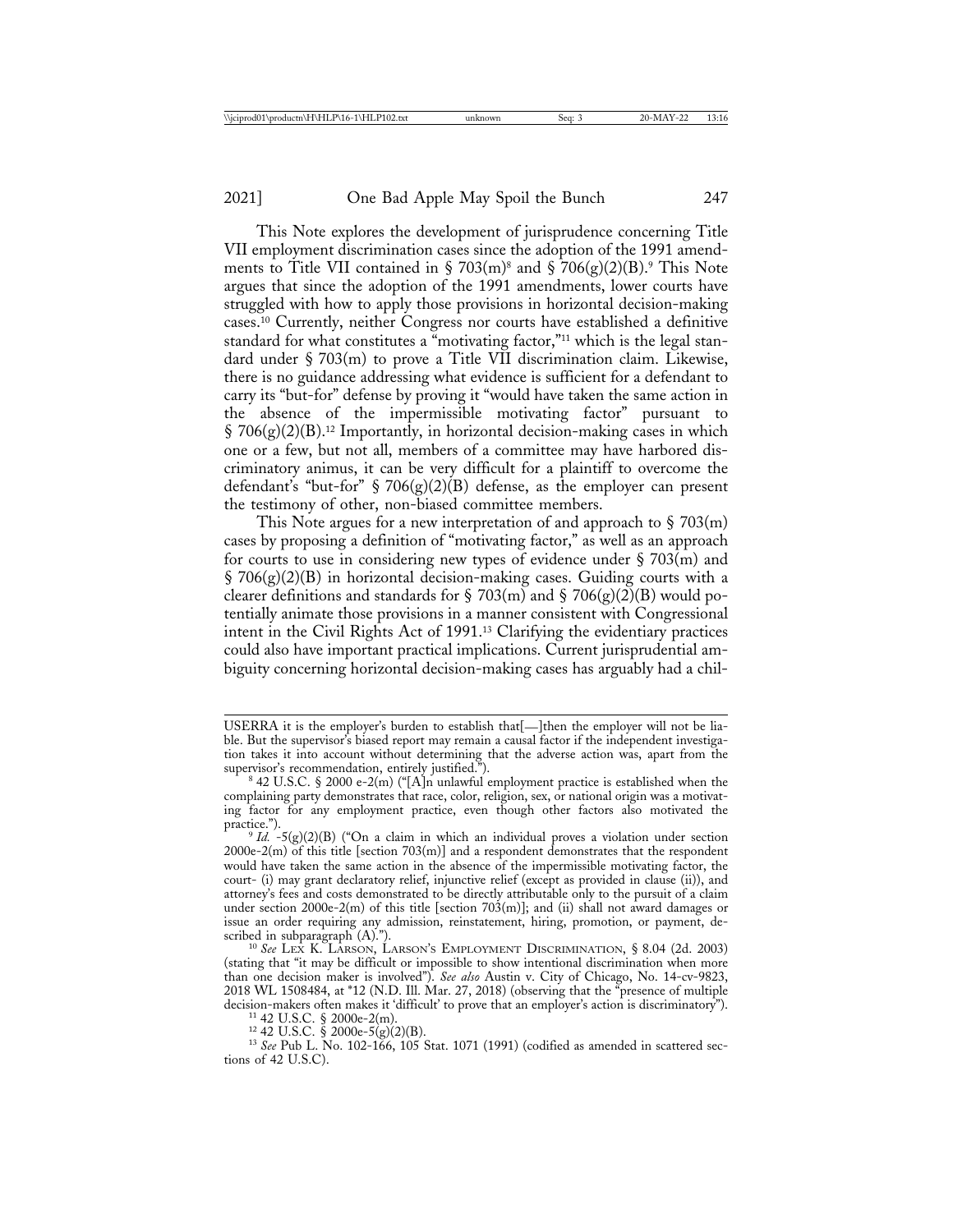ling effect on legal actions, as plaintiffs and their lawyers are confused and uncertain of the risks of bringing a Title VII case under  $\S 703(m).$ <sup>14</sup>

In considering the evidence that could be admissible under  $\S 703(m)$ and the  $\S 706(g)(2)(B)$  "but-for" standard, this Note looks to academic research on groupthink<sup>15</sup>—or extreme consensus tendencies in decision-making groups—and discuss how courts can use such research in discrimination cases, particularly those involving horizontal decision-making. Using this literature, this Note develops a framework for assessing when evidence of animus in a group context is sufficient to overcome the burden of  $\S 703(m)$ and  $\S 706(g)(2)(B)$ <sup>16</sup> Psychological and sociological concepts are increasingly taken into account in the law, albeit most often today in criminal proceedings.17 This Note examines the opportunity to effectively incorporate such concepts in Title VII § 706(g)(2)(B) cases as well.

Finally, this Note addresses the implications of the Supreme Court's 2011 *Staub v. Proctor Hospital*18 decision. As more fully described, *Staub* is a vertical decision-making case. This Note accepts *Staub* as binding precedent in such cases but argues that it need not be followed in horizontal decisionmaking cases. Thus, in the absence of Supreme Court precedent addressing horizontal decision-making, courts are not bound by *Staub*. Litigants and the judiciary can look to groupthink concepts as an evidentiary tool in horizontal decision-making employment cases. Given the heightened focus on discrimination in the United States,<sup>19</sup> this Note is timely and has the potential to impact future workplace discrimination jurisprudence.

CHOICE, AND COMMITMENT, 131 (1997). <sup>16</sup> 42 U.S.C. § 2000e-2; *id.* -5(g)(2)(B). <sup>17</sup> *See* Roseanna Sommers & Vanessa K. Bohns, *The Voluntariness of Voluntary Consent: Consent Searches and the Psychology of Compliance*, 128 YALE L.J. 1962, 1972 (2019); Rebecca E. Hollander-Blumoff, *Crime, Punishment, and the Psychology of Self-Control*, 61 EMORY L.J. 501, 523 (2012); Dora Klein, *The Mentally Disordered Criminal Defendant at the Supreme Court: A Decade in Review*, 91 OR. L. REV. 207, 208 (2012); Reid Griffith Fontaine, *Disentangling the Psychology and Law of Instrumental and Reactive Subtypes of Aggression*, 13 PSYCH., PUB. POL'Y, L. 143, 145 (2007); Branden D. Jung, *Criminal Law's Folk Psychological Dilemma: Resolving Neuroscientific and Philosophical Challenges to the Voluntary Act Requirement*, 122 W. VA. L. REV. 561, 564 (2019); Astrid Birgden & Tony Ward, *Jurisprudential Considerations: Pragmatic Psychology Through a Therapeutic Jurisprudence Lens: Psycholegal Soft Spots in the Criminal Justice System*, 9 PSYCH., PUB. POL'Y, L. 334, 335 (2003); Ziv Bohrer, *Is the Prosecution of War Crimes Just and Effective? Rethinking the Lessons from Sociology and Psychology*, 33 MICH. J. INT'L L. 749, 756 (2012); Side Liu, *Law's Social Forms: A Powerless Approach to the Sociology of Law*, 40 LAW & SOC. INQUIRY 1, 8 (2015); Calvin Morrill, John Hagan, Bernard Harcourt, Tracey Meares *Punishment and Crime: Seeing Crime and Punishment Through a Soci-ological Lens: Contributions, Practices, and the Future, 2005 U. CHI. LEGAL F. 289, 307 (2005).* ological Lens: Contributions, Practices, and the Future, 2005 U. CHI. LEGAL F. 289, 307 (2005).<br><sup>18</sup> 562 U.S. 411 (2011).<br><sup>19</sup> See Larry Buchanan, Quoctrung Bui, & Jugal K. Patel, *Black Lives Matter May Be The* 

*Largest Movement in U.S. History*, N.Y. TIMES (July 3, 2020), https://www.nytimes.com/inter-

<sup>&</sup>lt;sup>14</sup> Wendy Parker, *Juries, Race, and Gender: A Story of Today's Inequality*, 46 WAKE FOREST L. REV. 210–11 (2011) (footnotes omitted).

<sup>&</sup>lt;sup>15</sup> See KEITH SAWYER, GROUP GENIUS: THE CREATIVE POWER OF COLLABORATION, 71 (2008); Marlene E. Turner and Anthony R. Pratkanis, *Twenty-Five Years of Groupthink Theory Research: Lessons from the Evaluation of a Theory*, 73 ORG. BEHAV. & HUM. DECISION PROCESSES 105, 107-08 (1998) (tracing the history of groupthink research); IRVING LESTER JANIS & LEON MANN, DECISION MAKING: A PSYCHOLOGICAL ANALYSIS OF CONFLICT,<br>CHOICE, AND COMMITMENT, 131 (1997).<br><sup>16</sup> 42 U.S.C. § 2000e-2; *id.* -5(g)(2)(B).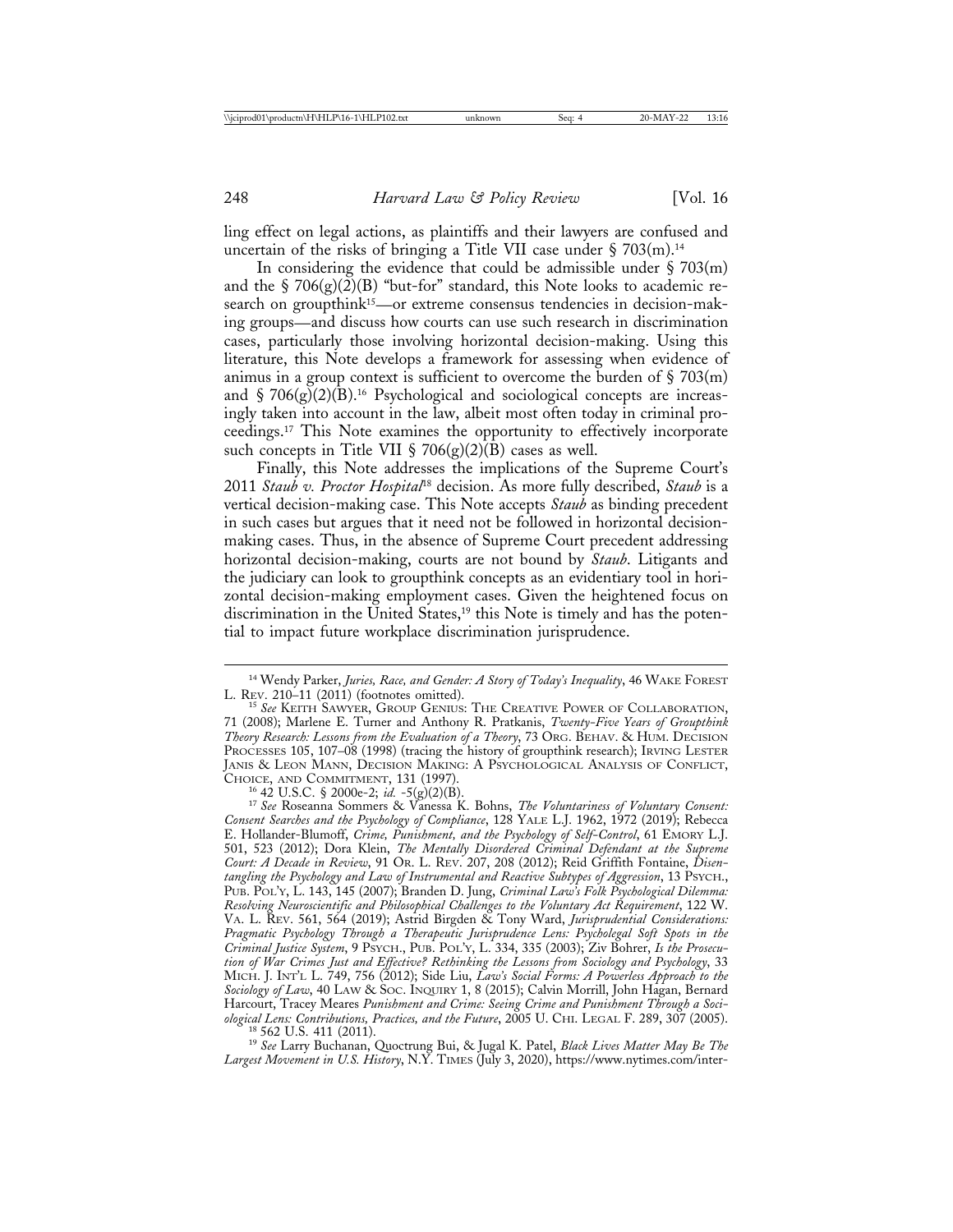#### I. BACKGROUND

In 1991, Congress enacted  $\S 703(m)^{20}$  of Title VII to create greater opportunities for redress by victims of workplace discrimination.21 Section 703(m) provides that "an unlawful employment practice is established when the complaining party demonstrates that race, color, religion, sex, or national origin was a *motivating factor* for any employment practice, even if other factors also motivated the practice."<sup>22</sup> Notably, while  $\S$  703(m) ensures that prevailing plaintiffs receive at least some relief, Congress added section, § 706(g) $\overline{(2)}$ (B),<sup>23</sup> which specifies that if "a respondent demonstrates that the respondent would have taken the same action in the absence of the impermissible motivating factor the court . . . may grant declaratory relief, injunctive relief . . . and attorney's fees and costs" but "shall not award damages or issue an order requiring any admission, reinstatement, hiring, promotion, or payment."<sup>24</sup> In other words,  $\S$  706(g)(2)(B) established a but-for standard for defendants to limit their liability to declaratory relief, injunctive relief, attorney's fees and costs. If an employer can show that it would have taken adverse employment action against the plaintiff regardless of "the impermissible motivating factor," it will be found to have engaged in an unlawful employment practice under  $\S$  703(m), yet will not be required to grant the plaintiff compensatory relief (e.g. backpay, compensatory or punitive damages, rehiring, reinstating, or promoting).

tional remedies under federal law are needed to deter unlawful harassment and intentional

<sup>22</sup> 42 U.S.C. § 2000e-2(m) (emphasis added).<br><sup>23</sup> *See* Sheppard v. Riverview Nursing Ctr., 870 F. Supp. 1369, 1384 (D. Md. 1994) ("As part of the same Act, these remedies, as well as backpay, were explicitly denied to Title VII plaintiffs who succeed in proving illegal discrimination, but fail to prove that the employer would have made a different decision in the absence of the illegal motivation. In order to assure vigorous enforcement of Title VII, even in cases where an employer may have acted with mixed motives, Congress had to ensure that such plaintiffs would be able to hire competent counsel to pursue their claims. Because no monetary damages are available where section 2000e-5(g)(2)(B) applies, if post-offer attorney's fees were also potentially cut off, few attorneys would be willing to handle mixed-motive cases at all. By deliberately and significantly altering the verbal formulation in section 2000e-5(g)(2)(B) to separate attorney's fees from "costs," Congress has steered a middle course. Plaintiffs will recover no damages, but will be Congress has steered a middle course. Plaintiffs will recover no damages, but will be fully compensated for their costs in enforcing Title VII."). <sup>24</sup> 42 U.S.C. § 2000e-5(g)(2)(B).

active/2020/07/03/us/george-floyd-protests-crowd-size.html [https://perma.cc/EN52-YYJ3]; Ailsa Chang, Rachel Martin, & Eric Marrapodi, *Summer of Racial Reckoning*, NPR (Aug. 16, 2020), https://www.npr.org/2020/08/16/902179773/summer-of-racial-reckoning-the-matchlit [https://perma.cc/NSG5-MZCX]; John Eligon & Audra D.S. Burch, *After a Summer of Racial Reckoning, Race Is on the Ballot*, N.Y. TIMES (Oct. 30, 2020), https://www.nytimes.com/ 2020/10/30/us/racial-justice-elections.html [https://perma.cc/WL98-QHKU]; Nicole Hong & Jonah E. Bromwich, *Asian-Americans Are Being Attacked. Why Are Hate Crime Charges So Rare?*, N.Y. TIMES (March 18, 2021), https://www.nytimes.com/2021/03/18/nyregion/asianhate-crimes.html [https://perma.cc/4BLR-WK9K]; Jessica Bennett, *The #MeToo Movement: The Year in Gender*, N.Y. TIMES (Dec. 30, 2017), https://www.nytimes.com/2017/12/30/us/ the-metoo-moment-the-year-in-gender.html [https://perma.cc/7LRP-4P9L].<br><sup>20</sup> 42 U.S.C. § 2000e-2(m).<br><sup>21</sup> *See* Pub. L. No.102-166, 105 Stat. 1071 (1991) ("The Congress finds that—(1) addi-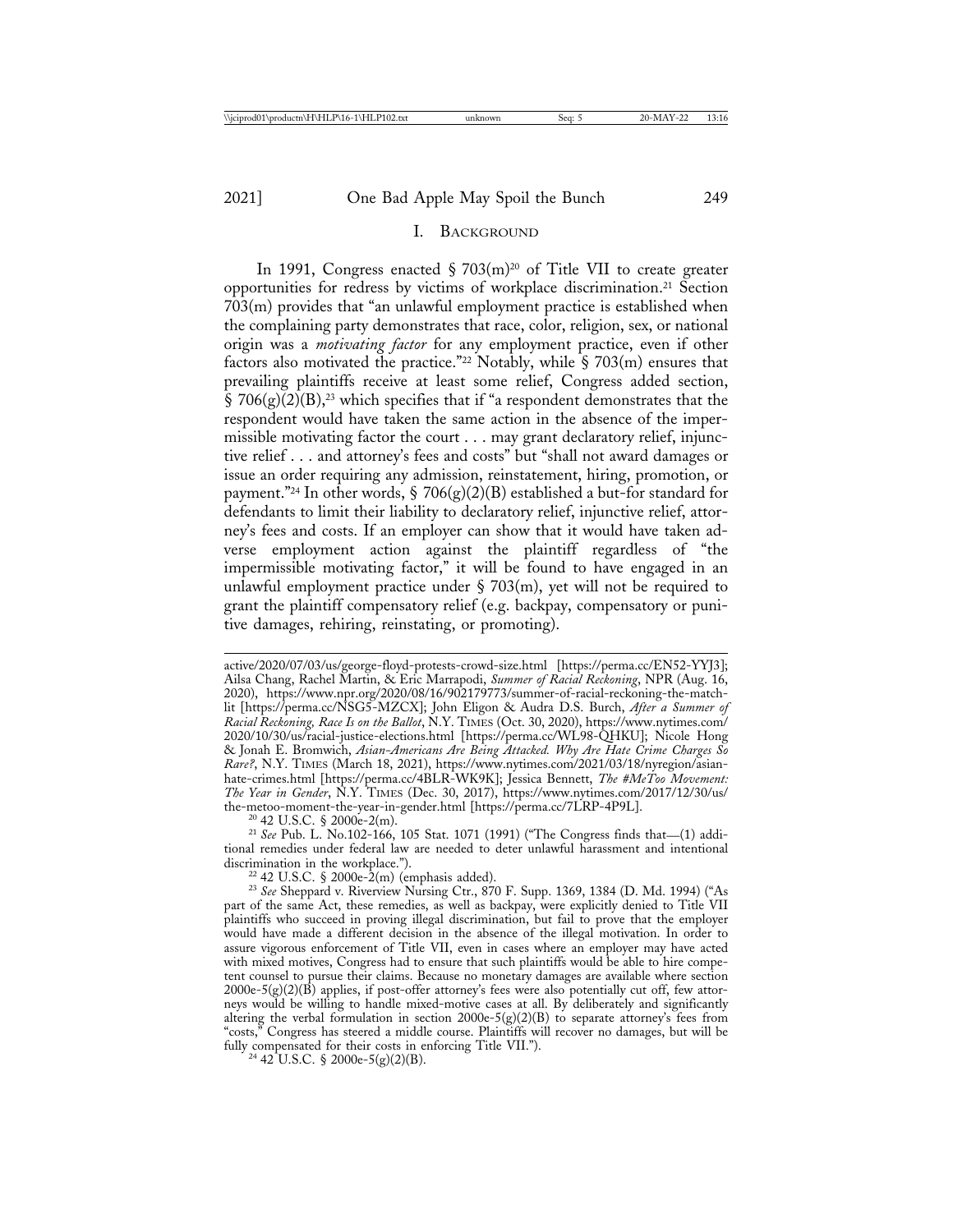As victims of employment discrimination seek relief for such unlawful practices through the recovery of monetary damages beyond attorney's fees, this but-for causation provision can impair a plaintiff's opportunity for monetary relief or equitable redress. By not allowing plaintiffs to show how discriminatory animus actually animated or drove an employment decision, current practices have a chilling effect on the use of  $\S 703(m)$  as a cause of action.

The history of Title VII, first within the Civil Rights Act of 196425 and then in its modified form in the Civil Rights Act of 1991,<sup>26</sup> shows Congress's intent to use Title VII as a meaningful tool to address employment discrimination.

# *A. History of Title VII*

Following President John F. Kennedy's assassination, President Lyndon B. Johnson urged Congress to honor President Kennedy's memory by passing a civil rights bill aimed at ending racial discrimination. Addressing a joint session of Congress, President Johnson stated, "[W]e have talked long enough in this country about equal rights. We have talked for one hundred years or more. It is time now to write the next chapter, and to write it in the books of law."27 Heeding his call, Congress passed the Civil Rights Act of 1964 on July 2 of that year. Title VII, on which this Note focuses, prohibited "discrimination by covered employers on the basis of race, color, religion, sex or national origin."28 For its part, however, the Supreme Court, following the enactment of the Civil Rights Act of 1964, handed down decisions that interpreted Title VII narrowly.

#### *B. Pre- § 703(m) Jurisprudence*

In the mid to late 1980s, the Supreme Court decided a number of cases that addressed standards for plaintiffs to prevail that are directly applicable to Title VII cases involving discriminatory employment practices.29 In the Court's 1989 decision, *Price Waterhouse v. Hopkins*, the justices specifically addressed how a plaintiff could prevail in a Title VII case at the time.<sup>30</sup>

<sup>&</sup>lt;sup>25</sup> Civil Rights Act of 1964, Pub L. No. 88-325 (codified at 42 U.S.C. § 2000e-5).<br><sup>26</sup> Civil Rights Act of 1991, Pub L. No. 102-166, 105 Stat. 1071.<br><sup>27</sup> President Lyndon B. Johnson, Address to a Joint Session in Congre

dent John F. Kennedy's Assassination, *in* H.R. Doc. No. 12009378 (1963).<br><sup>28</sup> 42 U.S.C. § 2000e–2.<br><sup>29</sup> *See* Celotex Corp. v. Catrett, 477 U.S. 317 (1986) (making it easier under Federal Rule of Civil Procedure 56 to shift the burden to the non-moving party—the plaintiff in this case to produce evidence in support of discrimination); Anderson v. Liberty Lobby, Inc., 477 U.S.  $242$  (1986) (holding that the trial court must take all factual inferences in the movant's favor); Matsushita Elec. Indus. Co. v. Zenith Radio Corp., 475 U.S. 574 (1986) (raising the standard for surviving a summary judgment motion to require unambiguous evidence of illegal activity). <sup>30</sup> *See* 490 U.S. 228, 246-47 (1989).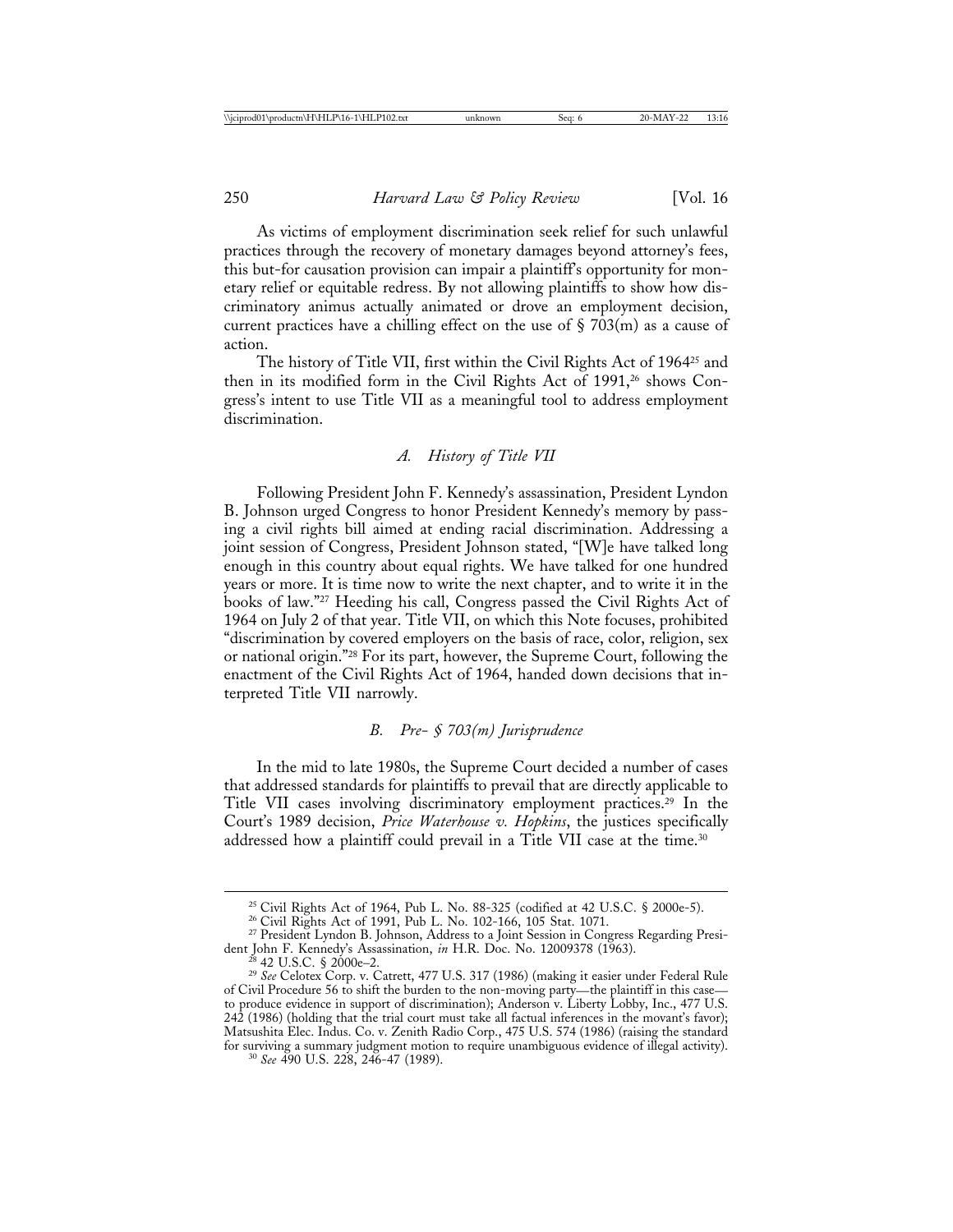*Price Waterhouse* was a lawsuit by Ann Hopkins, a senior manager at the accounting firm Price Waterhouse. At the time of Hopkins's employment, Price Waterhouse was male-dominated.<sup>31</sup> The firm considered Hopkins for partnership, given "her successful 2-year effort to secure a \$ 25 million contract with the Department of State."32 In fact, the district court judge, Judge Gesell, found that "[n]one of the other partnership candidates at Price Waterhouse that year had a comparable record in terms of successfully securing major contracts for partnership."33 Despite her impressive record at the firm, Hopkins was not promoted to partner.<sup>34</sup> At the time of the suit, Price Waterhouse followed a specific process for promoting an employee to partner in which the partners at the firm wrote comments on each candidate, and the firm's Admission Committee read the comments and made recommendations to the Policy Board. In turn, the Policy Board made employment decisions including which employees to promote.<sup>35</sup> In this case, several partners encouraged the Policy Board not to promote Hopkins.<sup>36</sup> These suggestions appeared to be driven by her gender: the Court found that "[t]here were clear signs . . . that some of the partners reacted negatively to Hopkins's personality because she was a woman. One partner described her as 'macho'; another suggested that she 'overcompensated for being a woman'; a third advised her to take 'a course at charm school.'"37

Despite Hopkins showing "that Price Waterhouse invited partners to submit comments; that some of the comments stemmed from sex stereotypes; that an important part of the Policy Board's decision on Hopkins was an assessment of the submitted comments; and that Price Waterhouse in no way disclaimed reliance on the sex-linked evaluations,"38 the plurality in *Price Waterhouse* gave the company a way of absolving itself of liability. Though the Court altered the standard that existed prior to *Price Waterhouse*, which kept the burden of persuasion throughout the case on the plaintiff to prove but-for causation, it nevertheless held that "once a plaintiff in a Title VII case shows that gender played a motivating part in an employment decision, the defendant may avoid a finding of liability by proving that it would have made the same decision even if it had not allowed gender to play such a role."39 In remanding the case to the lower court to apply this new standard, the Court gave a defense to employment discrimination claims. If employers

- 
- 

 $31$  *See id.* at 233 ("Of the 662 partners at the firm at the time, 7 were women. Of the 88 persons proposed for partnership that year, only one—Hopkins—was a woman.").

 $\frac{32 \text{ I} \dot{d}}{33 \text{ I} d}$ . at 234 (quoting Hopkins v. Price Waterhouse, 618 F. Supp. 1109, 1112 (D.D.C. 1985)).

 $34$  *Id.* at 233 (stating that "20 [candidates]—including Hopkins—were 'held' for reconsideration the following year").

<sup>&</sup>lt;sup>35</sup> *Id.* 36 *Id.* at 228. <sup>37</sup> *Id.* at 228. <sup>37</sup> *Id.* at 235 (internal citations omitted). <sup>38</sup> *Id.* at 244–45.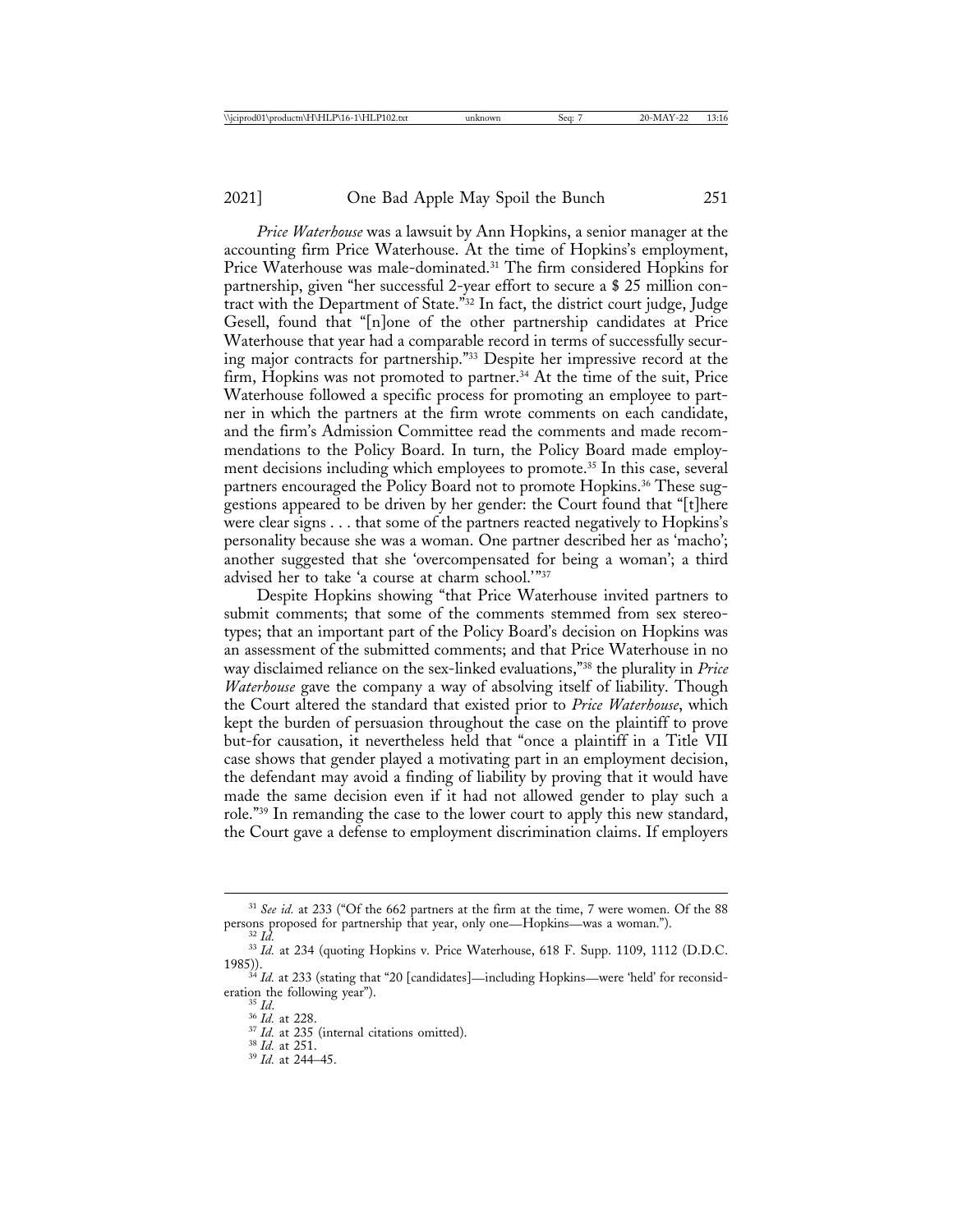could show that the employment decision would have happened absent such discrimination, the company would not be liable under Title VII.

Even after Hopkins made a prima facie case that discrimination motivated the decision through her strong evidence of discriminatory comments, Price Waterhouse was given the opportunity to rebut the claim and absolve itself of liability. In fact, Justice Brennan postulated that in most cases, the employer should be able to present some objective evidence that rebuts claims of discrimination: "As to the employer's proof, in most cases, the employer should be able to present some objective evidence as to its probable decision in the absence of an impermissible motive."40 As such, while a plaintiff must show evidence of discrimination, defendants need to present evidence that would convince the trier of fact that it is more likely true than not that it would have made the same employment action in order to avoid liability.

Interestingly, *Price Waterhouse* was in some ways a pro-plaintiff case. For the first time, the Court introduced a "motivating factor"-type standard<sup>41</sup> later seen in  $\S 703(m)$ . But in providing the defense with the opportunity to present evidence to absolve itself from all liability, the Court essentially established a "but-for" standard that precluded even nominal relief for the plaintiff.<sup>42</sup> In passing § 703(m) and § 706(g)(2)(B), Congress sought to overturn the new "but-for" standard established under *Price Waterhouse* by providing for nominal liability, but not monetary damages, when a defendant proved that an employment decision was made for reasons beyond discrimination.

<sup>40</sup> *Id.* at 252. <sup>41</sup> *Id.* at 244 (using the language "motivating part" not "motivating factor"). <sup>42</sup> *See id.* at 282–83 (Kennedy, J., dissenting) (noting that "the plurality's theory of Title VII causation is ultimately consistent with a but-for standard").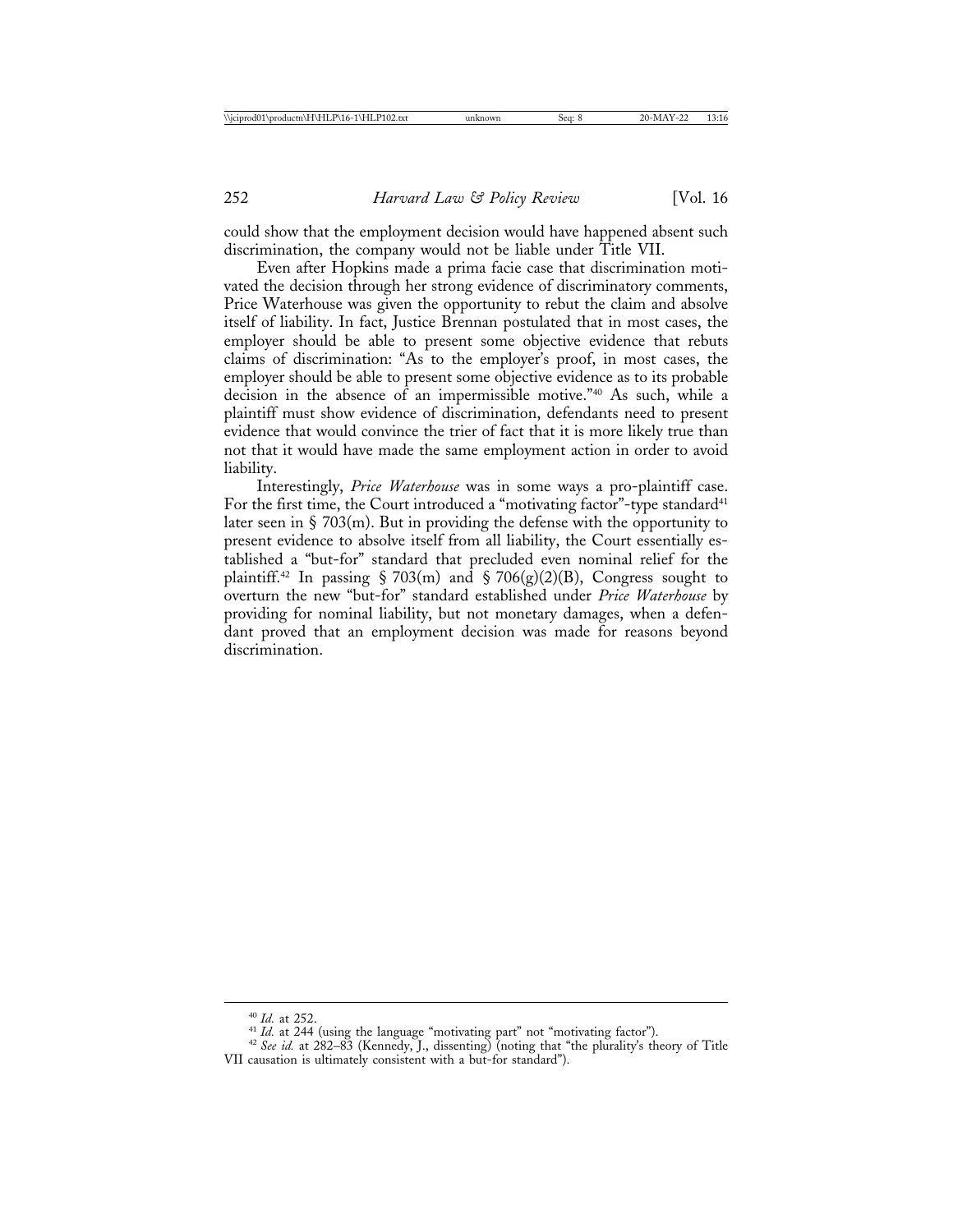# *C. Passage of § 703(m) of Title VII*

In response to *Price Waterhouse*<sup>43</sup> and other Supreme Court decisions,<sup>44</sup> Congress passed the Civil Rights Act of  $1991,45$  in which it sought to overturn the Court's interpretations of Title VII46 Under the Civil Rights Act of 1991's new § 703(m), Title VII does not require a plaintiff to show that discrimination was the but-for, or determinative, cause of the adverse employment action for liability, but rather requires that the plaintiff show that one of the protected characteristics was a "motivating factor" for "any employment practice, even though other factors also motivated the practice."<sup>47</sup> The exact language of the statute reads:

Except as otherwise provided in this subchapter, an unlawful employment practice is established when the complaining party demonstrates that race, color, religion, sex, or national origin was a motivating factor for any employment practice, even though other factors also motivated the practice.<sup>48</sup>

Representative John J. LaFalce, who had sponsored an earlier version of the bill in the House of Representatives,49 directly addressed the *Price*

<sup>43</sup> S. 2189, 112th Cong. § 2(a)(4)(B) (2012) ("Congress disagrees with the Supreme Court's interpretation . . . . [It declines] to apply the Supreme Court's ruling in Price Waterhouse v. Hopkins, 490 U.S. 228 (1989), a part of which was subsequently approved by Congress, and enacted into law by section 107 of the Civil Rights Act of 1991, as section 703(m) of the Civil Rights Act of 1964, which provides that an unlawful employment practice is established when a protected characteristic was a motivating factor for any employment practice, even though other factors also motivated the practice."); H.R. REP NO. 102-40, pt. 2, at 18 (1991), *as reprinted in* 1991 U.S.C.C.A.N. 549, 586 (statement of Rep. Brooks) ("The Court's holding in Price Waterhouse severely undermines protections against intentional employment discrimination by allowing such discrimination to escape sanction completely under Title VII. Under this holding, even if a court finds that a Title VII defendant has clearly engaged in intentional discrimination, that court is powerless to end that abuse if the particular plaintiff who brought the case would have suffered the disputed employment action for some alternative, legitimate reason. If Title VII's ban on discrimination in employment is to be meaningful, proven victims of intentional discrimination must be able to obtain relief, and perpetrators of discrimination must be held liable for their actions.").

<sup>&</sup>lt;sup>4</sup> See Patterson v. McLean Credit Union, 491 U.S. 164, 171 (1989) (interpreting the language of 42 U.S.C. § 1981 and holding that an employee cannot sue for damages caused by racial harassment on the job because the employer had not denied the employee his employment); Wards Cove Packing Co. v. Atonio, 490 U.S. 642, 659 (1989) (requiring employees to prove that an employer's personnel practice has an unlawful disparate impact on them by showing that the policy or requirement at issue, in isolation, had the discriminatory effect); Martin v. Wilks, 490 U.S. 755 (1989) (permitting white firefighters who had not been party to the litigation that established a consent decree governing the hiring and promoting of Black<br>firefighters to bring suit to challenge the decree). firefighters to bring suit to challenge the decree). <sup>45</sup> 42 U.S.C. § 2000 e–2(m). <sup>46</sup> *See* Jeffrey A. Van Detta, *The Strange Career of Title VII's § 703(M): An Essay on the*

*Unfulfilled Promise of the Civil Rights Act of 1991,* 89 ST. JOHN'S L. REV. 883, 884 (2015) (noting that Congress passed the Civil Rights Act of 1991 to reverse the effects of the Reagan Supreme Court's rulings on Title VII).<br>
<sup>47</sup> 42 U.S.C. § 2000e–2(m).<br>
<sup>49</sup> Civil Rights Act of 1990, H.R. 5385, 101st Cong. (1990).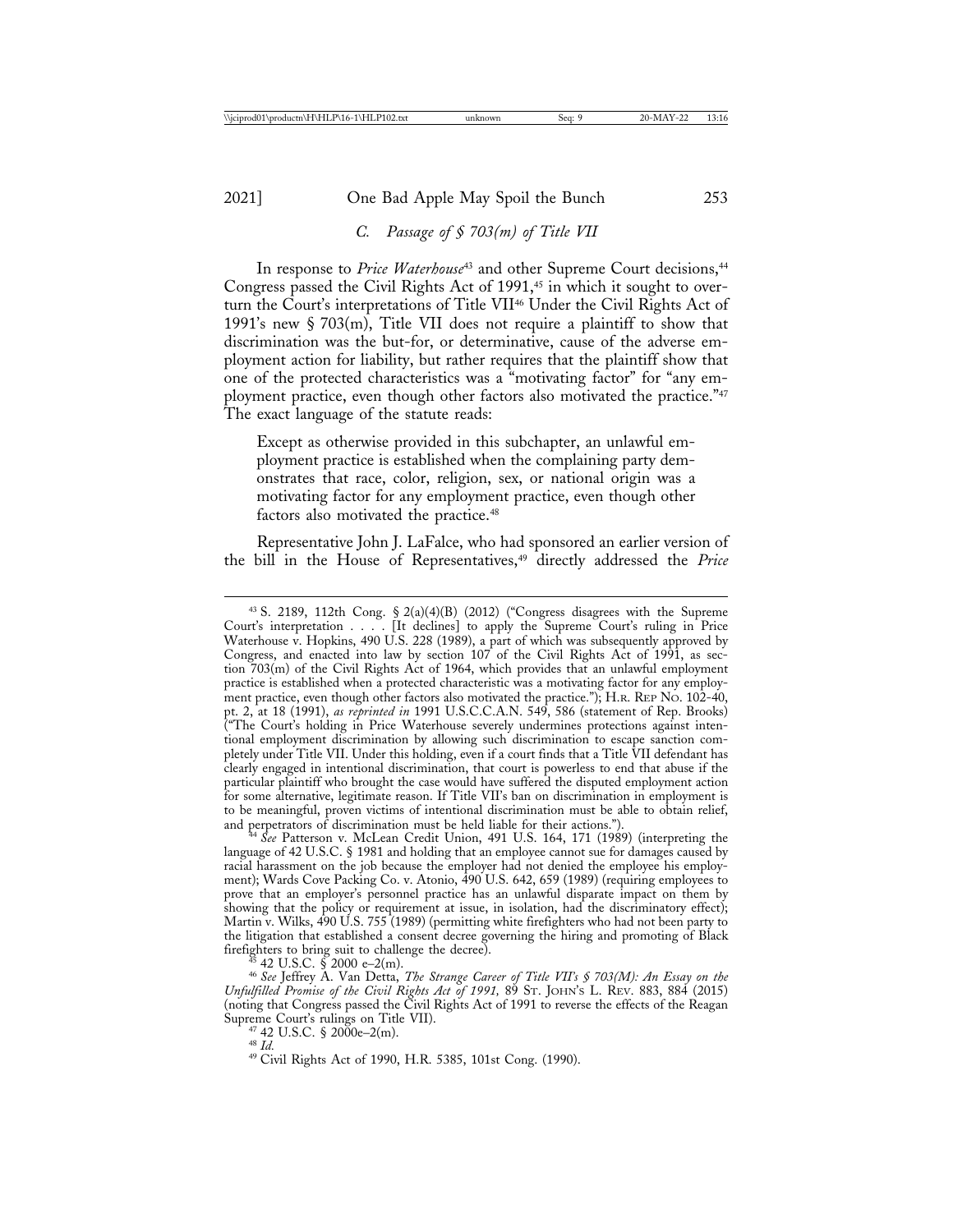*Waterhouse* decision in his statement on the House floor in connection with the passage of § 703(m). Though Rep. LaFalce's own bill was not adopted by Congress, he believed the bill ultimately adopted satisfied his concerns about *Price Waterhouse*:

In cases of intentional discrimination in which the discrimination was only one factor motivating the employment decision, my bill would have overturned *Price Waterhouse versus Hopkins* by allowing an employee or applicant for employment to establish an unlawful employment practice whenever the discrimination was a major contributing factor to the employment decision. The bill before us today likewise allows a finding of unlawful discrimination if discrimination was one of the motivating factors in the employment decision.<sup>50</sup>

With § 703(m)'s passage, Congress "left it in the hands of a jury to determine whether an adverse employment action taken against [an employee] was in some discernible way motivated by that employee's race."51 Now, if the plaintiff can convince a jury that an unlawful motivating factor was at least partially present in the decision-making process that led to the adverse employment decision, the employee will be entitled to judgment in his or her favor and to at least some relief.

Congress, however, added an important qualifier. Though a plaintiff receives declaratory judgment and more once he or she proves that unlawful consideration was a "motivating factor" in the employment decision, the plaintiff will not be granted monetary damages, including backpay, nor will be entitled to reinstatement, hiring, promotion, etc., unless the plaintiff can also successfully present evidence to convince a jury that the employer has not proven the affirmative defense under § 706(g)(2)(B).<sup>52</sup>

On a claim in which an individual proves a violation under section 2000e–2(m) of this title and a respondent demonstrates that the respondent would have taken the same action in the absence of the impermissible motivating factor, the court—

(i) may grant declaratory relief, injunctive relief (except as provided in clause (ii)), and attorney's fees and costs demonstrated to be directly attributable only to the pursuit of a claim under section 2000e–2(m) of this title; and

(ii) shall not award damages or issue an order requiring any admission, reinstatement, hiring, promotion, or payment, described in subparagraph  $(A)$ .<sup>53</sup>

Thus, an employee risks not being awarded all monetary damages if the jury divides its verdict, holding the defendant liable under § 703(m) but not

<sup>50</sup> 102 CONGR. REC. 30,688 (1991) (Statement of Rep. John J. LaFalce). <sup>51</sup> Van Detta, *supra* note 46, at 888. <sup>52</sup> *See* 42 U.S.C. § 2000e–5(g)(2)(B). <sup>53</sup> *Id.*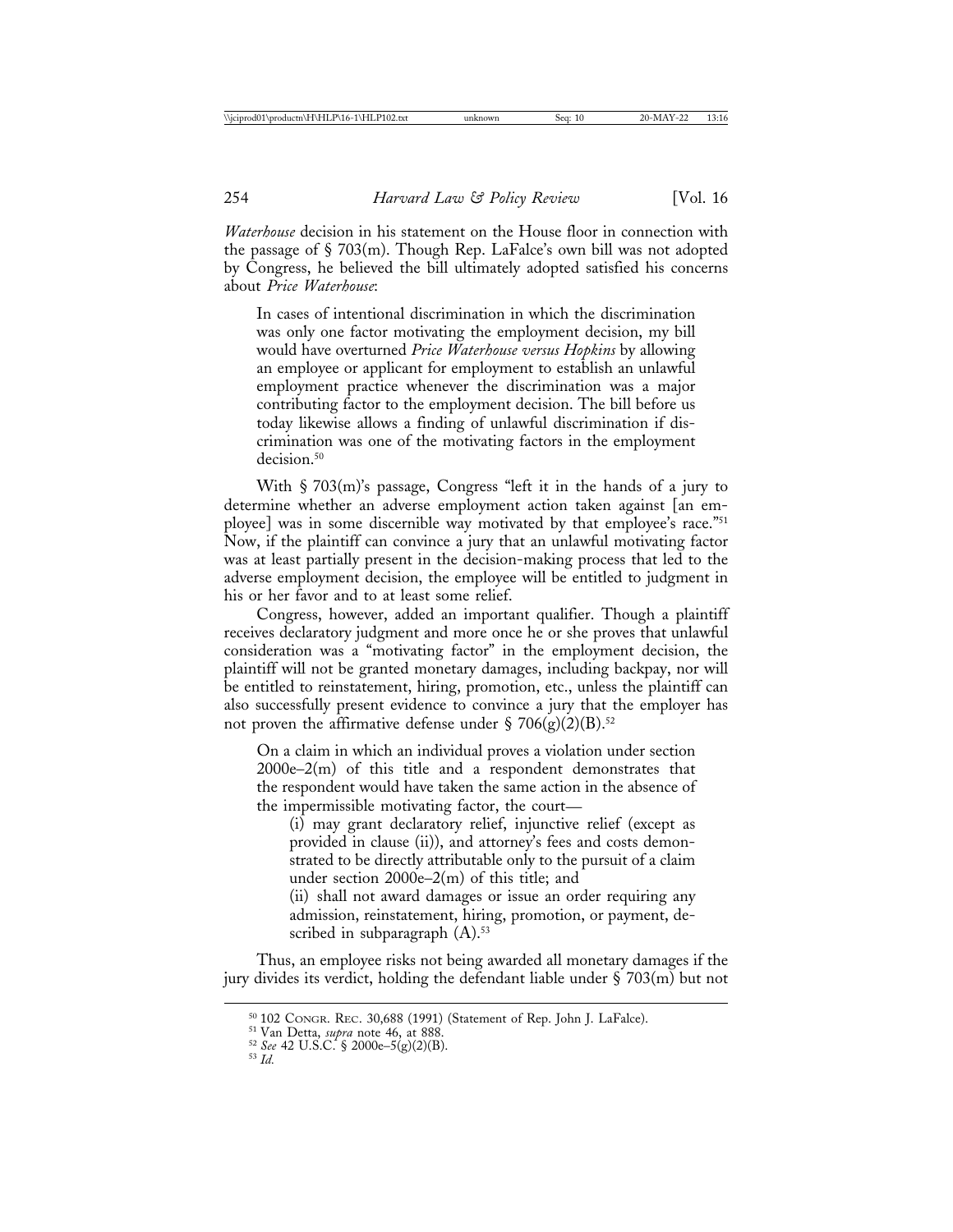responsible for damages under § 706(g)(2)(B). Plaintiffs may be reluctant to rely on  $\S$  703(m) for relief in horizontal decision-making instances.<sup>54</sup> Arguably, defendants in horizontal decision-making cases have an easier burden under  $\frac{1}{2}$  706(g)(2)(B) when the plaintiff has proof of a single decision maker's bias: employers can argue that while one or some committee members harbored unlawful animus, the presence of other committee members who the plaintiff cannot prove harbored animus suggests reliance on factors outside of discrimination to justify the employment decision.<sup>55</sup>

New evidentiary practices in  $\S 703(m)$  and  $\S 706(g)(2)(B)$  horizontal decision-making cases could provide courts with more appropriate and targeted means to consider unlawful employment practices.

#### II. TITLE VII JURISPRUDENCE AFTER § 703(M)'S PASSAGE

This Section examines the Supreme Court's decision in *Staub v. Proctor Hospital*. 56 Although *Staub* was a Uniformed Services Employment and Reemployment Rights Act<sup>57</sup> (USERRA) case, not a Title VII case, the Court analyzed statutory language identical to that in  $\S$  703(m), and the decision has proven influential for courts in the Title VII context. This Note contends that *Staub*'s holding is precedent for vertical decision-making cases, but not horizontal decision-making cases.<sup>58</sup> Thus, the Supreme Court has not spoken on the proper application of a "motivating factor" test in horizontal decision-making cases. As such, plaintiffs may be denied the opportunity to provide evidence that the actions of one or a few of the decision makers may have motivated the decision in a manner that would satisfy the  $\S$  703(m) standard of causality and  $\S$  706(g)(2)(B)'s rebuttal formulation.<sup>59</sup>

 $^{54}$  Plaintiffs retain the option to take on the burden of but-for causation under § 703(a), though.

This Note speaks only of the difficult cases in which the biased decision maker is neither the clear deciding vote nor has the ability to "black ball" a candidate or employee from

a desired position. 56 562 U.S. 411 (2011)<br>
<sup>57</sup> 38 U.S.C. § 4301.<br>
<sup>58</sup> This Note does not take issue with the Supreme Court's *Staub* decision as it applies to<br>
proximate causation in vertical decision-making cases.

 $59$  It is possible that plaintiffs in horizontal decision-making cases rely on § 703(a)(1) for fear of losing monetary damages at the trial stage, which may happen in a  $\S 703(m)$  claim in light of  $\frac{1}{2}$  706(g)(2)(B). This too may cause issues in horizontal decision-making cases, as a plaintiff may struggle to prove that he or she suffered an adverse employment action "because of such individual's race, color, religion, sex, or national origin." *See* 42 U.S.C. § 2000 e–2(a). While a groupthink analysis may similarly work in horizontal decision-making cases brought under §  $703(a)(1)$ , this Note focuses on § 703(m).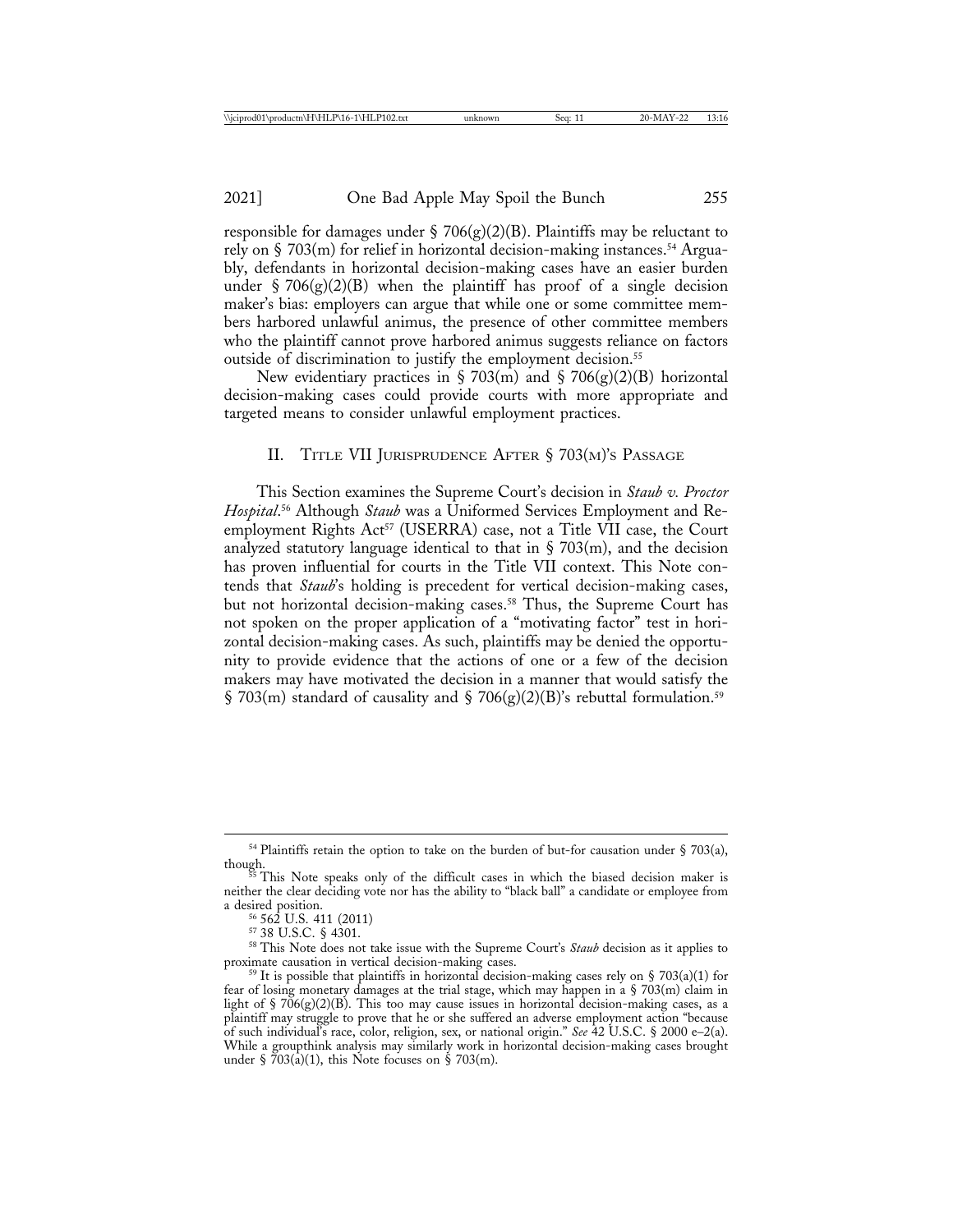#### *A.* Staub v. Proctor Hospital's Motivating Factor Analysis Using Proximate Causation

Congress passed the Civil Rights Act of 1991<sup>60</sup> in part to ease the burden of persuasion for plaintiffs in discrimination cases that was established in *Price Waterhouse*. The Supreme Court in 2011, however, found that motivating factor language identical to  $\S$  703(m)'s required a modified proximate causation analysis.61 In *Staub*, the Court held that, under the specific facts of the case, the discriminatory animus could not simply be called a "motivating factor" for the ultimate decision reached.<sup>62</sup>

#### *1.* The Facts of Staub

In *Staub*, the plaintiff sued under the USERRA for employment discrimination after he was fired.<sup>63</sup> Alleging discrimination based on his involvement in the Army Reserves, he provided evidence to the Court that his supervisors were hostile to him, because his participation in the Reserves required his occasional absence from work.<sup>64</sup> Two of Staub's supervisors, Janice Mulally and Michael Korenchuk, created a record of Staub violating internal rules that appeared specifically intended to justify his termination.<sup>65</sup> Ultimately, the Vice President of the Human Resources Department, Linda Buck, fired Staub, though Buck apparently had no knowledge of the supervisors' discriminatory behavior.<sup>66</sup>

Critically, the statute at issue in *Staub*—the USERRA—contains key language identical to that of  $\S 703(m)$ . It provides that discrimination against uniformed service members shall not be a "motivating factor in the employer's action."67 Though *Staub* is not a Title VII case, Justice Scalia, writing for the majority, explicitly noted that "[t]he statute is very similar to Title VII . . . . The central difficulty in this case is construing the phrase 'motivating factor' in the employer's action."68

<sup>60</sup> 42 U.S.C. § 2000e–2(m). <sup>61</sup> *Staub*, 562 U.S. at 411, 416 (reinforcing the "cat's paw" theory of liability, in which employers are still liable under Title VII if they fire an employee based on the recommendation of a racially hostile subordinate).

<sup>&</sup>lt;sup>62</sup> *Id.* at 422–23.<br><sup>63</sup> *Id.* at 415.<br><sup>64</sup> *Id.* at 414–15. 64 *Id.* at 415 ("Staub challenged his firing through Proctor's grievance process, claiming that Mulally had fabricated the allegation underlying the Corrective Action out of hostility toward his military obligations.").

<sup>&</sup>lt;sup>66</sup> Id. ("His contention was not that Buck had any such hostility but that Mulally and Korenchuk did, and that their actions influenced Buck's ultimate employment decision."). <sup>67</sup> 38 U.S.C. § 4301. <sup>68</sup> *Staub*, 562 U.S. at 416.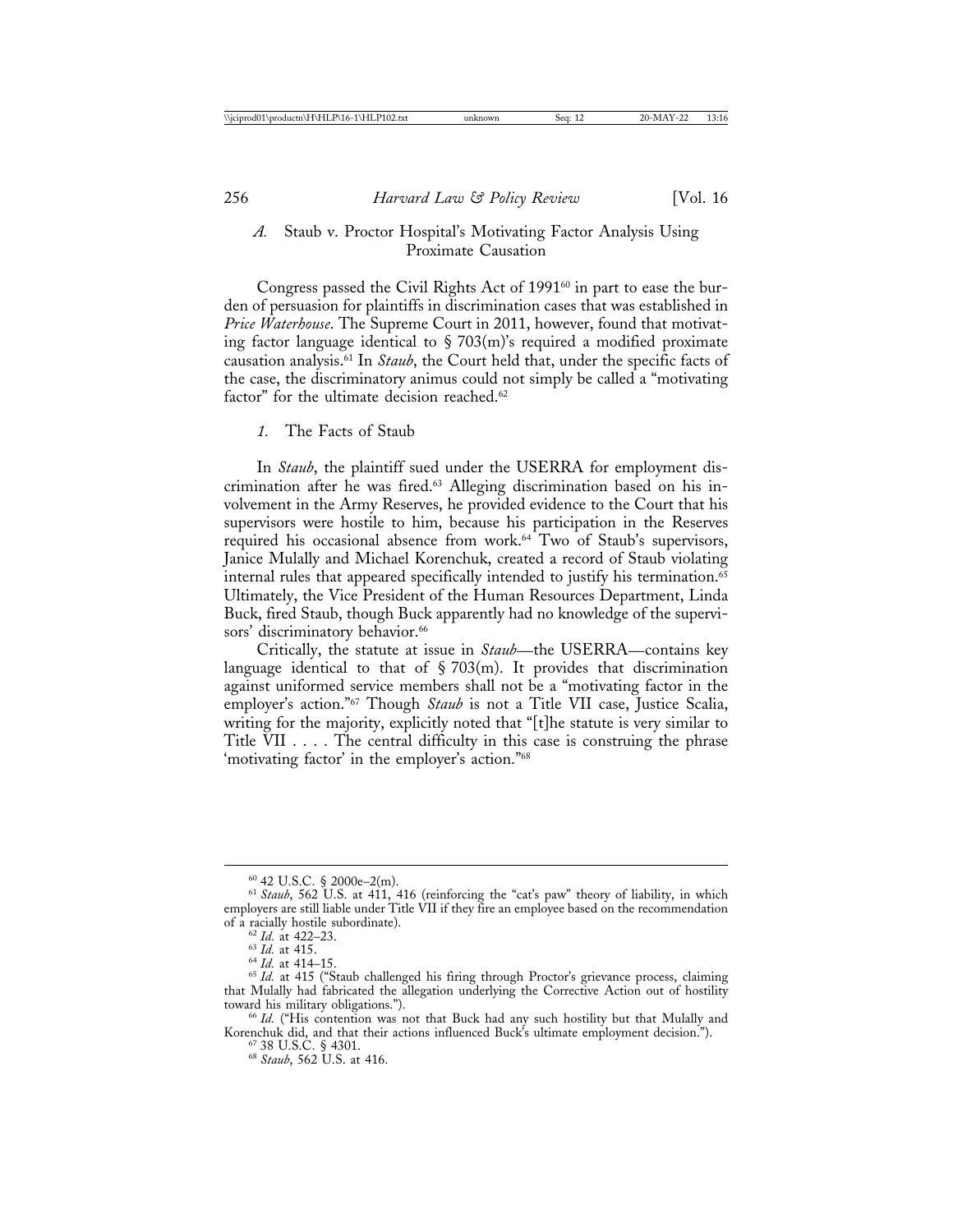# *2. The Court's Holding in* Staub *Is Limited to Vertical Decision-Making Cases*

In the *Staub* opinion, Justice Scalia explained why the facts of the case call for a proximate causality analysis rather than just a straightforward "motivating factor" analysis:

The governing text . . . requires that discrimination be "a motivating factor" in the adverse action. [But] when a decision to fire is made with no unlawful animus on the part of the firing agent, but partly on the basis of a report prompted (unbeknownst to that agent) by discrimination, discrimination might perhaps be . . . a "causal factor" in that decision; but it seems . . . a considerable stretch to call it "a motivating factor."69

The Court thus applied a proximate causation analysis that also employed a nuanced motivating factor analysis. If the Court were to find liability, according to the opinion, it cannot be based on a straightforward motivating factor test of the decision maker, as the facts would not meet that standard. The Court outlined why the facts do not call for a motivating factor analysis: the firing agent who is the ultimate decision maker has no unlawful animus and is unaware of the unlawful animus of the supervisor. Thus, the logic in *Staub* applies to factually similar cases with similar decision-making structures—where a lower level employee harbors the discriminatory animus, but the ultimate decision maker at the top does not. The Court's analysis required a vertical decision-making structure, arguably making it inapplicable in horizontal decision-making cases.

Although *Staub* relied primarily on a proximate causation analysis to potentially find liability, some have argued that proximate causation has no place in the Title VII context at all.70 Further, the distinction between the two causation tests—motivating factor and proximate cause—is admittedly blurred and not probed in greater detail by the Court. The *Staub* Court established a modified motivating factor analysis. The Court has yet to provide guidance, however, on how to assess a "motivating factor" in the context of horizontal decision-making. Ultimately, this Note takes the position that *Staub* is the Supreme Court precedent on vertical decision-making and that a different § 703(m) and § 706(g)(2)(B) standard should be applied in horizontal decision-making cases.

<sup>69</sup> *Id.* at 418. <sup>70</sup> Professor Sandra Sperino criticizes the tort-like language of *Staub*, arguing that Title VII is not intended to be a proximate causation analysis. *See* Sandra F. Sperino, *Discrimination Statutes, the Common Law, and Proximate Cause*, 2013 U. ILL. L. REV. 1, 3 (2013). As Sperino notes, "only weak textual, intent, or purpose-based arguments support courts' use of proximate cause in Title VII." *Id.* She argues that the judiciary, after the *Staub* decision, should have avoided making proximate cause an element within a federal discrimination claim. *Id.* at 2. Sperino contends that proximate causation should be avoided for a few reasons: it limits the reach of federal discrimination law, it makes it easier for a court to grant summary judgment to employers, and proximate causation is a nebulous concept. *Id.* at 3.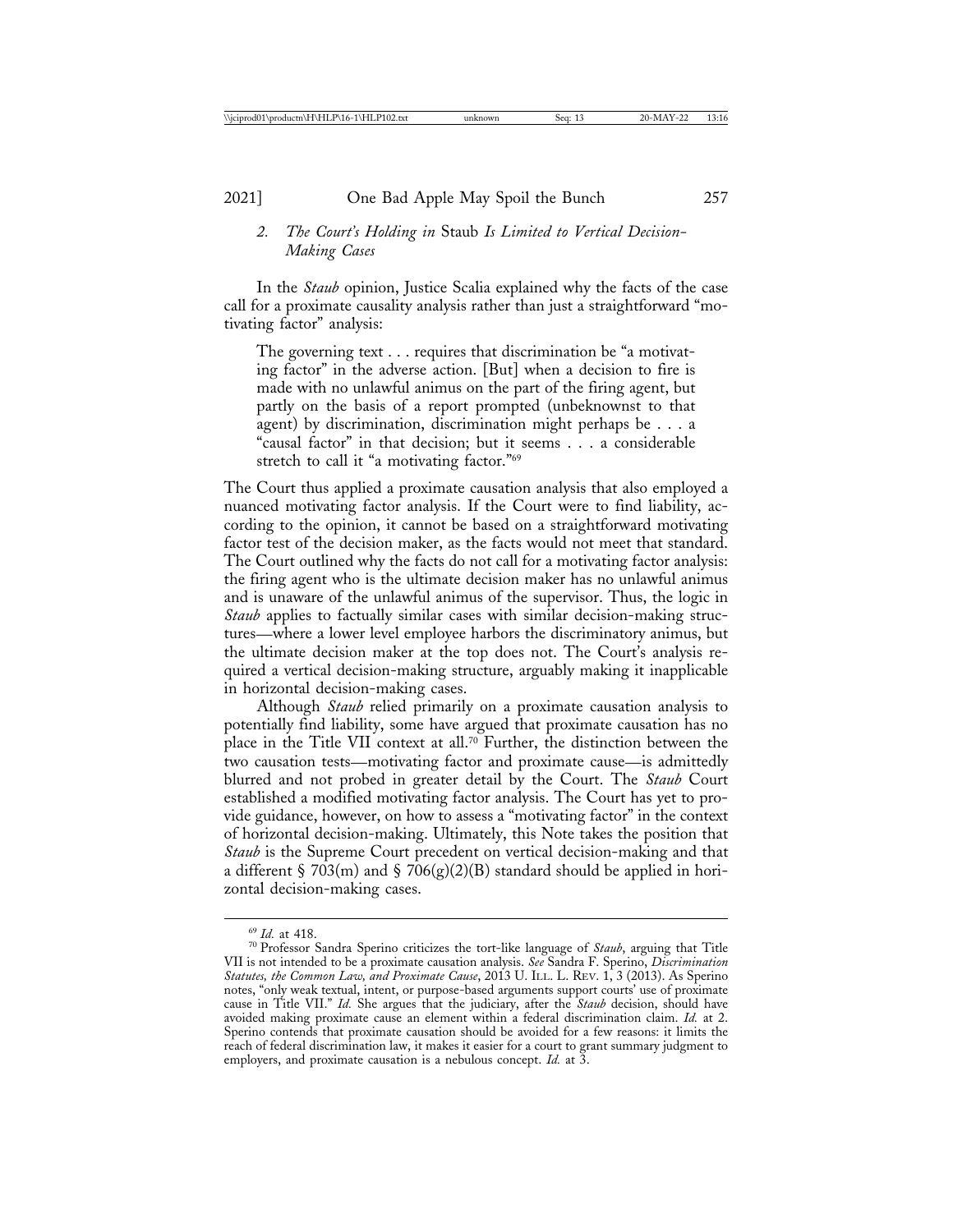# *3.* Staub'*s Proximate Causation Standard Can Be Met with Fewer Than All Decision Makers Harboring Animus*

The Court ultimately held that a straightforward motivating factor test without regard to a proximate causation analysis was inapplicable in *Staub*. 71 Nevertheless, it found the defendant, Proctor Hospital, could be liable under a "cat's paw" theory, which is rooted in tort law's proximate causation analysis within the context of the motivating factor test called for under  $\S$  703(m).<sup>72</sup>

The facts show that Proctor Hospital argued that the ultimate decision maker, Buck, "'looked beyond what Mulally and Korenchuk said,' relying in part on her conversation with Day [another Proctor employee who formally expressed disapproval with Staub's workplace behavior to Human Resources] and her review of Staub's personnel file."73 Thus, Buck considered complaints against Staub from additional employees, such as Day and others mentioned in Staub's personnel file, who were not alleged to have harbored illegal anti-military animus.

Notably, the Court's holding did not expressly require that each supervisor harbored animus. Justice Scalia carefully laid out the requirements of liability under his cat's paw theory: "[I]f a supervisor performs an act motivated by antimilitary animus that is intended by the supervisor to cause an adverse employment action, and if that act is a proximate cause of the ultimate employment action, then the employer is liable under USERRA."74 The Court's opinion states that "a supervisor," rather than all supervisors, would suffice to show proximate causation.75

The Court found that a plaintiff could establish proximate causation without evidence that all decision makers harbored discriminatory animus. As the Court stated, "it is common for injuries to have multiple proximate causes."76 The reasons given for the adverse action by those not harboring animus may be a proximate cause as well, but so long as the animus is also a proximate cause—and therefore a motivating factor—without a "superseding cause of harm," the Court held that the employer could be liable under the

<sup>&</sup>lt;sup>71</sup> See Staub, 562 U.S. at 419 ("[I]t seems to us a considerable stretch to call it 'a motivating factor.'").

<sup>&</sup>lt;sup>2</sup> The "cat's paw" theory is aptly named after the fable "The Monkey and the Cat" by 17th-century poet Jean de La Fontaine, in which a monkey convinces an unwitting cat to pull chestnuts from a hot fire. *See* AESOP, *The Monkey and the Cat, in* AESOP FOR CHILDREN (1919), http://mythfolklore.net/aesopica/milowinter/61.htm [https://perma.cc/V453-Q2SV]. Like the monkey, the lower-level employee harboring racial animus convinces the ultimate decision maker to fire or refrain from hiring someone. *See also* Shager v. Upjohn Co., 913 F.2d 398 (7th Cir. 1990). <sup>73</sup> *Staub*, 562 U.S. at 415 (citation omitted) (quoting Staub v. Proctor Hospital, 560 F.3d

<sup>647, 659 (7</sup>th Cir. 2009)). <sup>74</sup> *Id.* <sup>75</sup> *Id.* <sup>76</sup> *Id.* at 421.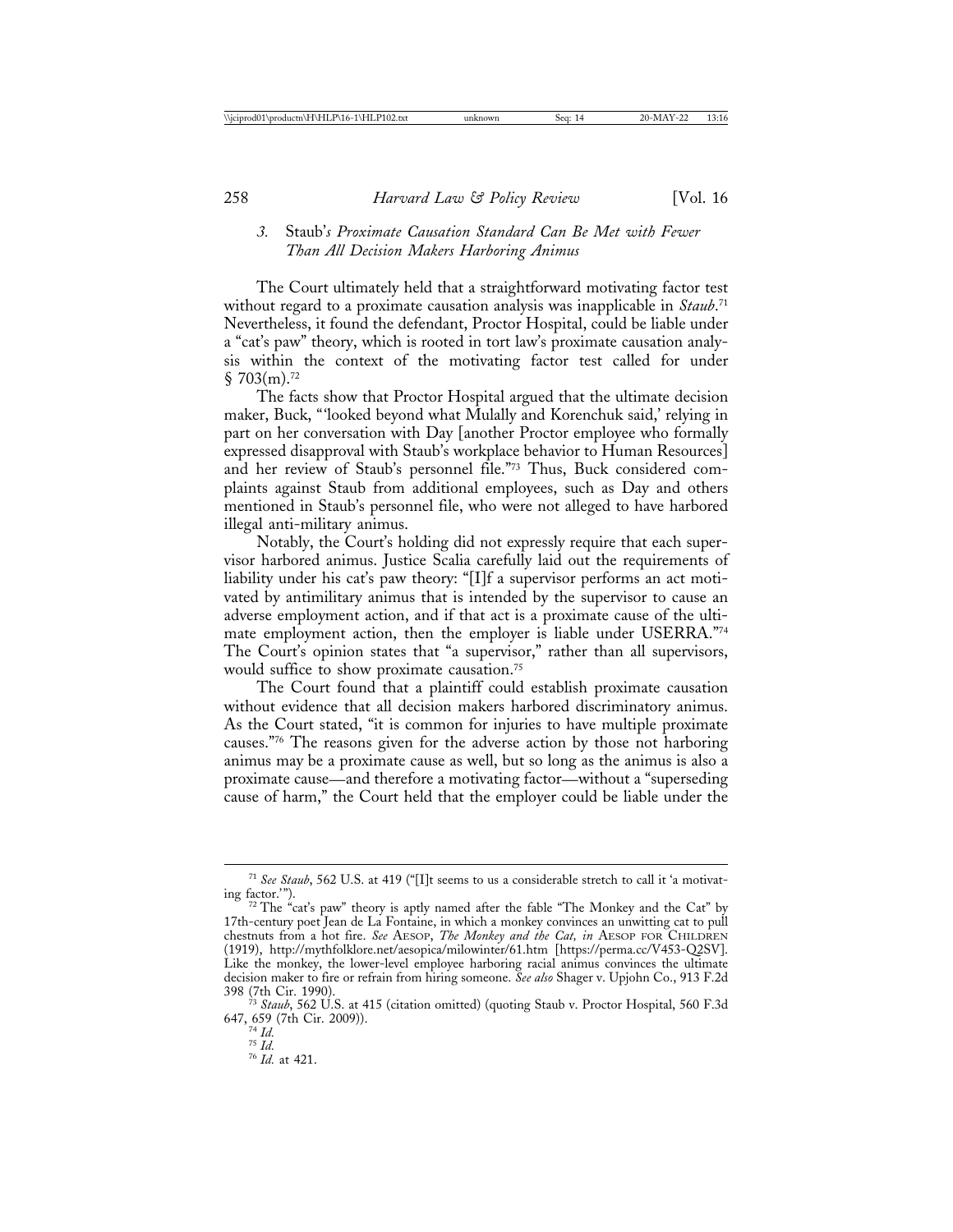USERRA.77 Therefore, under *Staub*'s proximate causation analysis, though some decision makers may not harbor discriminatory animus, the decision to fire an employee may still be a proximate cause of the adverse employment decision harming the plaintiff. In other words, discriminatory animus need not be the sole proximate cause for it to violate a discrimination statute whether the USERRA or Title VII.

# *B. Courts Set Unclear and Disparate Standards for "Motivating Factor" in Horizontal Decision-Making Cases and for § 703(m) and § 706(g)(2)(B)*

Many courts have employed unclear, disparate, and heightened standards for "motivating factor" beyond the plain language of the statute. Without a clear test for  $\S 706(g)(2)(B)$  and  $\S 703(m)$ , plaintiffs and their lawyers may steer clear of  $\S$  703(m) as a legal framework under which to bring cases.

The judge in *O'Toole v. Acosta*78 aptly stated the challenge facing plaintiffs in horizontal decision-making cases: "Showing that discrimination motivated an employer's action becomes 'difficult' where the action involves multiple decision-makers."79 Different factors have exacerbated this challenge. First, as the *O'Toole* court notes, applying "a motivating factor" language to group decision-making cases is challenging.80 Indeed, as this Note discusses, some courts, uncertain of the appropriate test in horizontal decision-making cases, require plaintiffs to provide evidence that more than one decision maker, or in some cases all decision makers, harbored animus while others require that a decision-makers' animus explicitly "infected" an adverse employment action.<sup>81</sup> Finally, and most importantly, reading  $\S$  703(m)'s motivating factor standard in horizontal decision-making cases strictly, courts have limited the opportunity for plaintiffs to demonstrate that in a group context the discriminatory animus of one decision maker is sufficient to satisfy a motivating factor test.

In one of the earliest horizontal decision-making cases brought under § 703(m), *Lam v. University of Hawai'i,*82 the plaintiff, Maivan Lam, sued

<sup>77</sup> *Id.* at 420 ("A cause can be thought 'superseding' only if it is a 'cause of independent origin that was not foreseeable.'" (quoting Exxon Co., U.S.A. v. Sofec, Inc., 517 U.S. 830, 837 (1996))).<br><sup>78</sup> No. 14-cv-2467, 2018 WL 1469045, at \*1 (N.D. Ill. Mar. 3, 2019).<br><sup>79</sup> *Id.* at \*22.<br><sup>80</sup> As *Staub* says, "When the company official who makes the decision to take an adverse

employment action is personally acting out of hostility to the employee's membership in or obligation to a uniformed service, a motivating factor obviously exists." *Staub*, 526 U.S. at 417. Once more complex decision-making processes are created, the courts struggle with how to determine what evidence is sufficient to constitute a motivating factor.<br><sup>81</sup> *See* Candillo v. N.C. Dep't of Corr., 199 F. Supp. 2d 342, 353 (M.D.N.C. 2002) (hold-

ing that Powell—accused of sexism for wanting to promote a woman instead of a man—was but one of three interviewers and that "[a]lthough cooperative decision making does not insulate an employer from liability, the fact[] that Powell did not make the decision alone" was important).

<sup>&</sup>lt;sup>82</sup> 40 F.3d 1551 (9th Cir. 1994).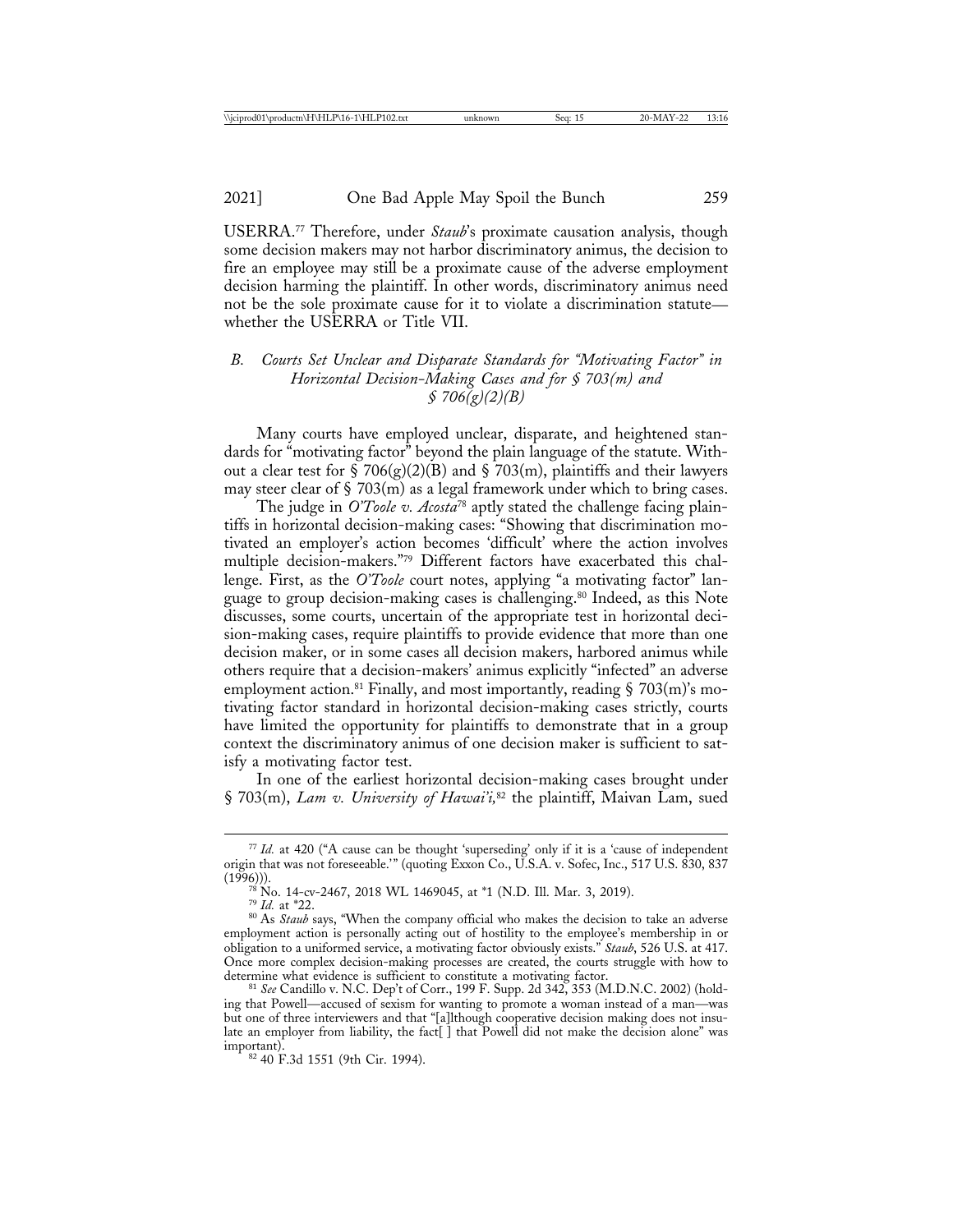the University of Hawaii for discrimination on the basis of race, sex, and national origin in denying her a directorship position at its law school.83 The University established an appointments committee to review applications of possible candidates for the position of Director of the Law School's Pacific Asian Legal Studies Program ("PALS") and later for a position in commercial law teaching.84 In both searches, Lam provided evidence of discriminatory behavior by a member of the selection committee. In the search for the Director of the Law School's PALS program, the chair of the search committee—called only "Professor A"—was particularly opposed to Lam's appointment: "Professor A, in particular, asserted that Lam was not collegial, was a poor scholar, and had poor administrative ability. He finally stated that in his view Lam was unfit to teach anywhere on the University on [sic] Hawaii campus. He also labelled Lam's in-print criticism of another (white male) faculty member inappropriate."85 Ultimately, a white male candidate received the highest number of votes.<sup>86</sup> Despite finding that the evidence suggested that Professor A harbored prejudicial feelings towards Asians and women and that another white male professor on the committee had stated that the PALS director should be male, the district court awarded summary judgment for the defendants on the claim.<sup>87</sup>

In the search for a commercial law professor, one male committee member openly stated that "the Law School should not have two women teaching commercial law."88 In hopes of disciplinary action, the comment was reported to the Dean of the law school, "who said that he recognized that the professor had difficulty dealing with women." The Dean nevertheless took no action to remove the committee member from the committee.<sup>89</sup> Ultimately, Lam was passed over by the committee for that position as well.<sup>90</sup>

The district court found that while "some members of the faculty and administration resented Lam's actions and one committee member had difficulty dealing with women," the discriminatory animus was not a motivating factor in the law school's failure to hire Lam.<sup>91</sup> It justified that ruling, in part, by noting that there was no "concerted action" among committee members to not consider Lam for the positions she sought.<sup>92</sup> As this Note will later argue, a concerted effort is not relevant to determining whether illegal animus was a "motivating factor" in an employment decision. One decision maker's animus in a horizontal decision-making setting is sufficient to constitute a motivating factor in the committee.

<sup>83</sup> *Id.* at 1554. <sup>84</sup> *Id.* at 1555–57. <br><sup>85</sup> *Id.* at 1556. <br><sup>86</sup> *Id.* at 1557. <br>87 *Id.* at 1557. 89 *Id.* at 1558. 91 *Id.* at 1565. 92 *Id*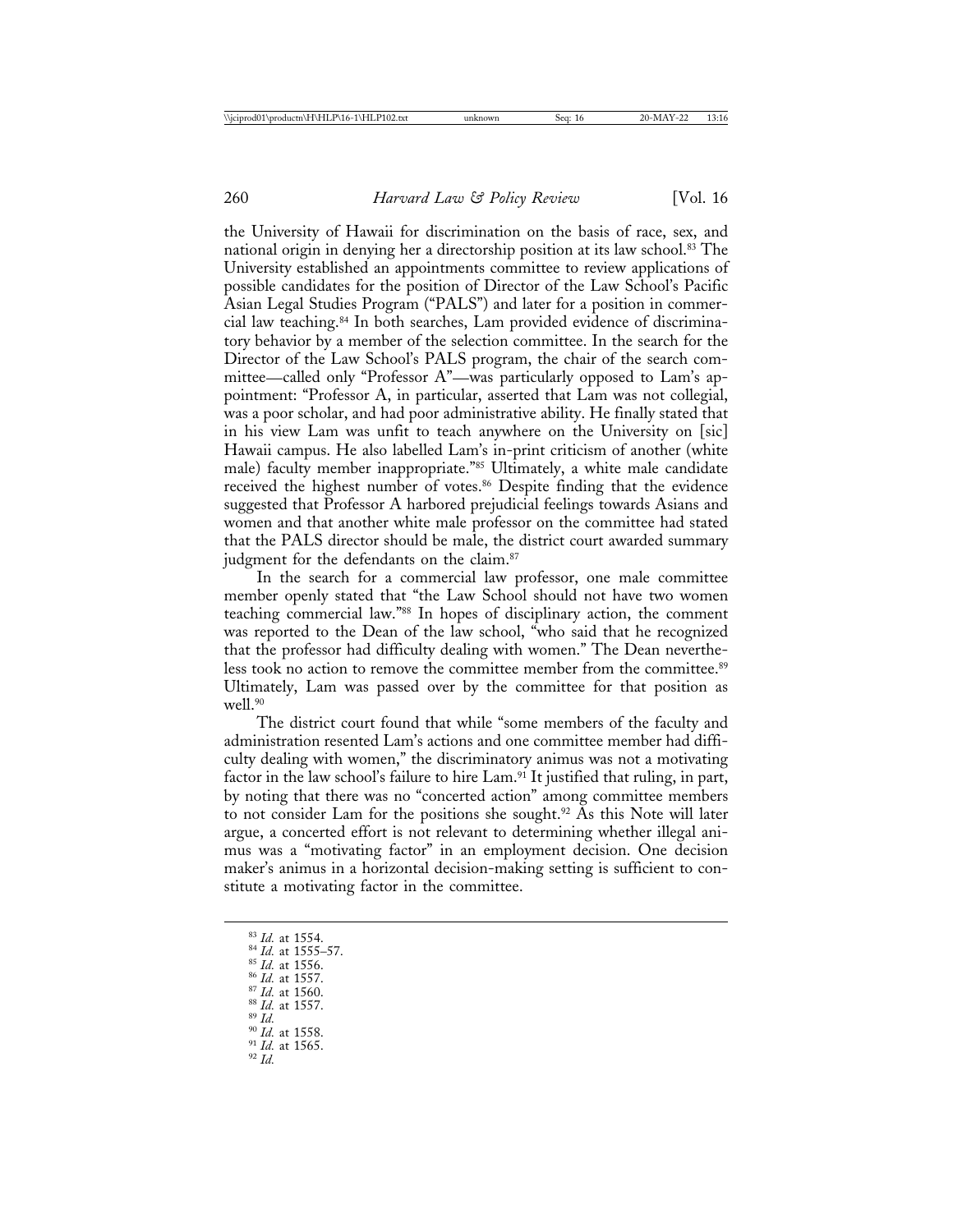In *Lam*, the Ninth Circuit reviewed the district court's ruling. The circuit court similarly found, as the *O'Toole* Court did, that "it often requires a searching factual inquiry to ascertain the motivations for a hiring decision, a difficult task that is exacerbated when multiple decisionmakers are involved."93 The court's panel then upheld the lower court's ruling with regard to the second search for the commercial law position. However, regarding the first committee, with Professor A, the panel remanded, requiring the lower court to consider whether the hiring process was insulated from the illegitimate biases of faculty members.94 As the circuit judges said, "discrimination at any stage of the academic hiring or promotion process may infect the ultimate employment decision. Accordingly, a plaintiff in a university discrimination case need not prove intentional discrimination at every stage of the decision-making process; impermissible bias at any point may be sufficient to sustain liability."<sup>95</sup> This decision in some ways more appropriately applies a motivating factor test, though the concept of "infection" is inapposite in a motivating factor analysis because animus need only be in the mind of a committee member, not the sole or primary factor. Thus, its reference to infection is confusing and unnecessary in the context of  $\S 703(m)$ .

Even when finding liability under § 703(m) and remanding for a determination of damages under  $\S$  706(g)(2)(B) in favor of the plaintiff, some courts still employ this concept of "infection" in their consideration of a motivating factor. This may again complicate a "motivating factor" analysis and its "but-for" rebuttal in § 706(g)(2)(B). For example, in *Brown v. East Mississippi Electric Power Association*, 96 the plaintiff, Henry Brown, argued that he was fired in violation of Title VII's § 703(m) in his horizontal decisionmaking case. The two parties agreed that a group of three white superiors, including General Manager Emmett Murray and supervisor Leon Pippen, decided to reassign Brown from serviceman to line crew, which Brown viewed as a demotion.<sup>97</sup> Later, "it was decided that Brown would take a twoweek vacation," after which the parties dispute whether Brown was in fact fired or whether he resigned.<sup>98</sup> As the Fifth Circuit noted, "[a]t the heart of this appeal [was] the significance of Pippen's routine use of the term 'n—.'"99 The East Mississippi Electric Power Association (EMEPA) did not dispute that Pippen routinely used the word—doing so "basically any time there was a reference to a black."100 The court, then, not unlike the Ninth Circuit, addressed whether the racism "infected the disciplinary decisions of which Brown complain[ed]. Pippen directly participated in those decisions . . . serving as a member of the triumvirate that decided to remove

<sup>93</sup> *Id.* at 1566 n.27.<br><sup>94</sup> *Id.* at 1560–61.<br><sup>95</sup> *Id.* at 860.<br><sup>97</sup> *Id.* at 860.<br><sup>99</sup> *Id.* at 860–61.<br><sup>99</sup> *Id.* at 861. 100 *Id*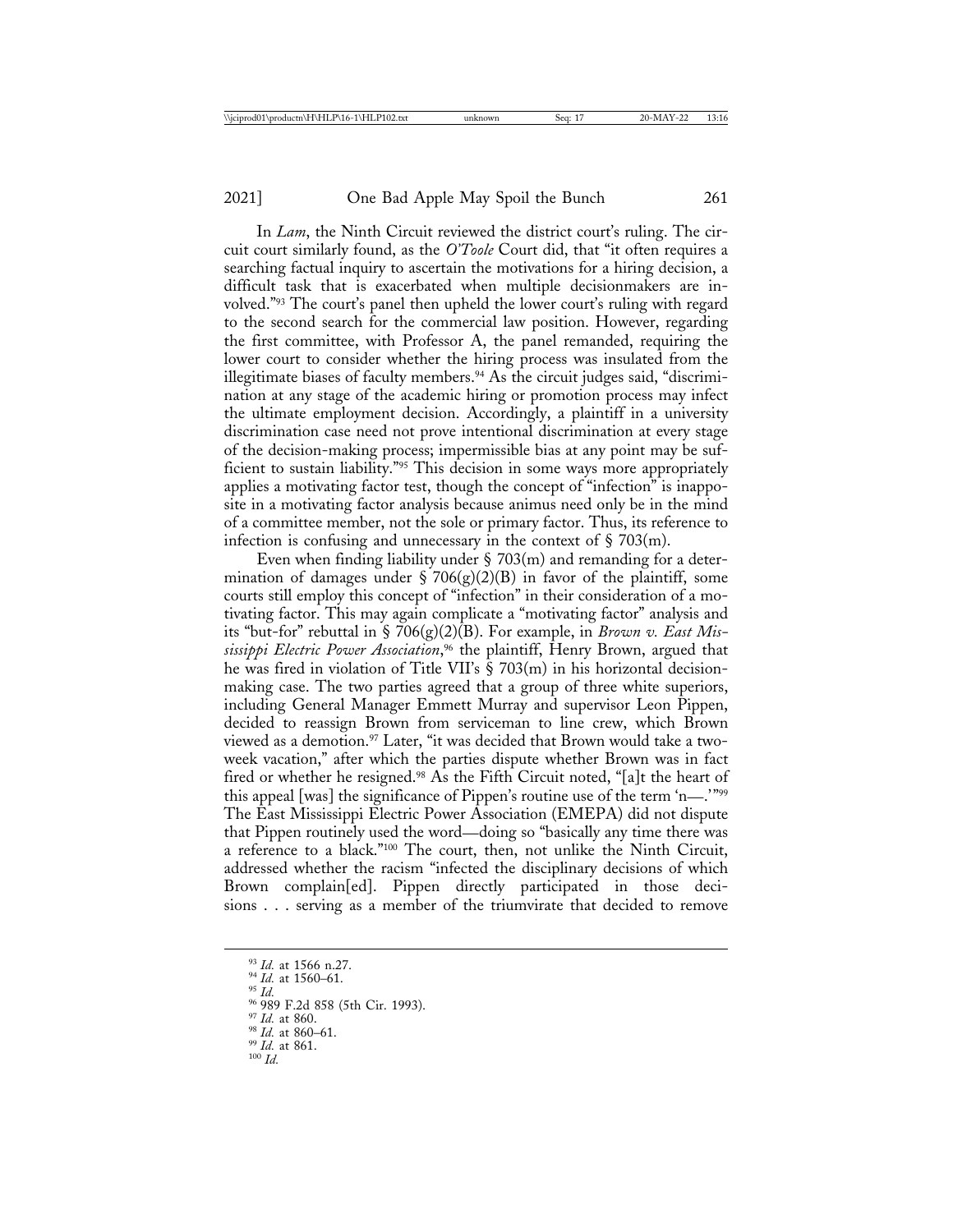Brown from his serviceman position."101 The judges considered how Pippen and Murray worked together regarding Brown's disciplinary problems.

After concluding that Brown successfully alleged that Pippen's racism did, in fact, "infect" the disciplinary decision, the court then shifted the burden pursuant to  $\S 706(g)(2)(B)$  to EMEPA to prove that it would have made the same decision regardless of Brown's race.102 The court concluded that EMEPA did not prove that Murray's participation as a member of the three-person committee was not influenced by racial factors.103 It did so with reference to another series of complaints against Murray for minimizing employee's complaints about Pippen's use of racial slurs.104 Further, the court stated, "Murray apparently never considered that Pippen's blatantly racist attitudes might explain his criticism of Brown and might undermine the objectivity of his advice with respect to Brown's position with the company."105 As such, the court required the defendant to show explicit evidence of other decision makers rejecting Pippen's racism or considering how the racism could have infected the ultimate adverse employment decision.

In a more recent case, *Bivings v. Greenville Tech. College*, 106 the plaintiff, Raymond Bivings, filed a § 703(m) complaint against Greenville Technical college for not hiring him for a construction job allegedly due to racism against him as a black man.107 The court held that Bivings did not establish, through direct or circumstantial evidence, that racial discrimination motivated Greenville's decision not to hire him.108 Bivings alleged that one of the members of the hiring committee, Jay Pearson, used the "N" word "in a way that made Bivings believe that Pearson exhibited racial animus and did not want Bivings to apply for the position."109 Relevant to this Note, the court explicitly noted that the hiring committee "was composed of employees from several different departments and included male, female, and minority representation."110 Further, the court found it noteworthy that the "committee voted unanimously to hire the eventual hire."111

These cases serve as examples of the uncertainty that plaintiffs and their lawyers may face when bringing a  $\S$  703(m) case alleging discrimination by one decision maker on an employment committee. Courts have not yet established a clear, uniform standard in horizontal decision-making cases for what constitutes a "motivating factor," nor for what is sufficient for a defen-

<sup>101</sup> *Id.*<br><sup>102</sup> *Id.* at 861–62.<br><sup>103</sup> *Id.* at 862–63.<br><sup>105</sup> *Id.* at 863.<br><sup>105</sup> No. 6:11–518–TMC, 2012 WL 2711542 (D.S.C. July 9, 2012).<br><sup>107</sup> *Id.* at \*3.<br><sup>107</sup> *Id.* at \*3.<br><sup>108</sup> *Id.* In this instance, the court de

hiring decision was not relevant. These differing rules regarding when the derogatory term is and is not direct evidence of discrimination as a "motivating factor" likely complicates plaintiffs' cases; however, this Note will not focus on this question specifically. <sup>110</sup> *Id.* at \*1 n.2. <sup>111</sup> *Id.* at \*1 n.3.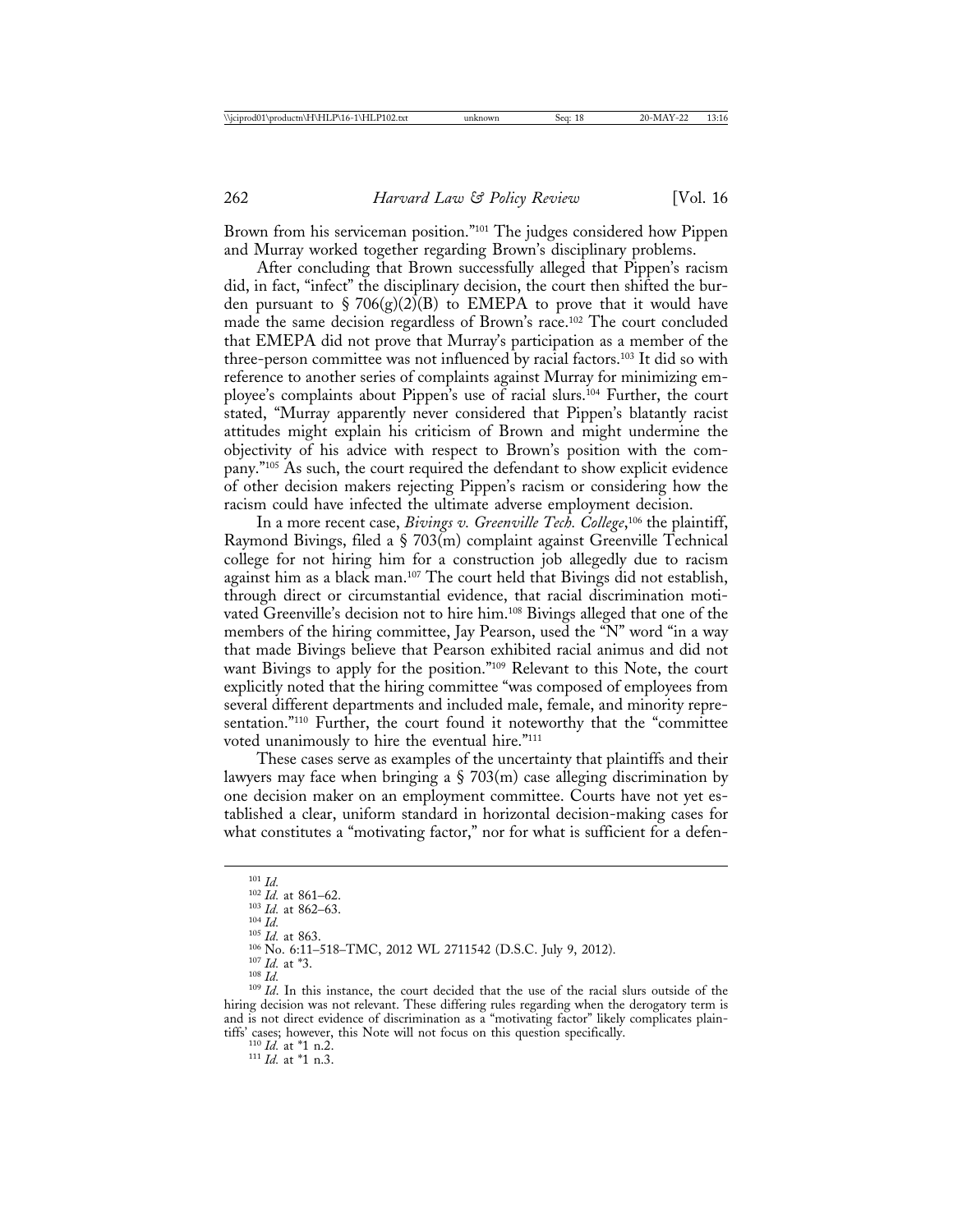dant to prove that it would have made the same decision otherwise. Some courts, such as in *Bivings*, have looked at the composition of the hiring committee to decide whether race was a motivating factor. Others have considered concerted efforts or "infection" in the process to determine whether illegal animus motivated the decision, which is arguably not required to satisfy  $\S$  703(m).

Since the early 2000s, few plaintiffs have brought horizontal decisionmaking cases under  $\S$  703(m), likely because of this confusing standard to demonstrate influence or concerted efforts.112 By not establishing a clear standard for motivating factor in  $\S$  703(m) cases and not employing evidentiary tools more suitable to sustain a "but-for" analysis under  $\S 706(g)(2)(B)$ , courts have missed an opportunity to apply these sections of Title VII more appropriately in horizontal decision-making cases.

To properly implement § 703(m) and § 706(g)(2)(B), courts need to interpret the meaning of motivating factor and then determine what evidence is admissible to show that discriminatory animus played a role in an employment decision or that a defendant would have made the same decision regardless of such animus. The next Section discusses the fundamental differences between vertical and horizontal decision-making and then suggest an appropriate definition and evidentiary practices under  $\S 703(m)$  and  $$706(g)(2)(B).$ 

# III. A PATH FOR COURTS TO REMAIN LOYAL TO CONGRESSIONAL INTENT IN  $\S$  703(M)

As previously noted, *Staub* focuses exclusively on vertical decision-making cases and a different standard of analysis could apply in horizontal decision-making cases. Such an analysis could and should be more loyal to Congress's "motivating factor" language and intent of § 703(m). The decisional structure fundamentally differs in vertical and horizontal decisionmaking instances. Such distinct decision-making practices necessitate different analysis, opening an avenue for the courts to realize  $\S$  703(m)'s potential.

Vertical decision-making cases fall under *Staub*'s cat's paw analysis, as there is a single person making the adverse employment decision who harbors no unlawful animus. Horizontal decision-making cases, on the other hand, include instances where there are multiple decision makers engaging in group dialogue about an applicant or employee. These groups are thus susceptible to the phenomenon of groupthink, which is described in more detail in this Section. A single decision maker's animus may "motivate" the adverse employment decision, and a plaintiff may be better able to refute a defendant's "but-for" defense under  $\S 706(g)(2)(B)$  through a groupthink analysis.

<sup>112</sup> *See* Van Detta *supra* note 46, at 899 ("[I]f the cases go down in flames from the beginning, the incentives for vindication of Title VII through the activities of 'private attorneys general' fall nearly to a subminus zero.").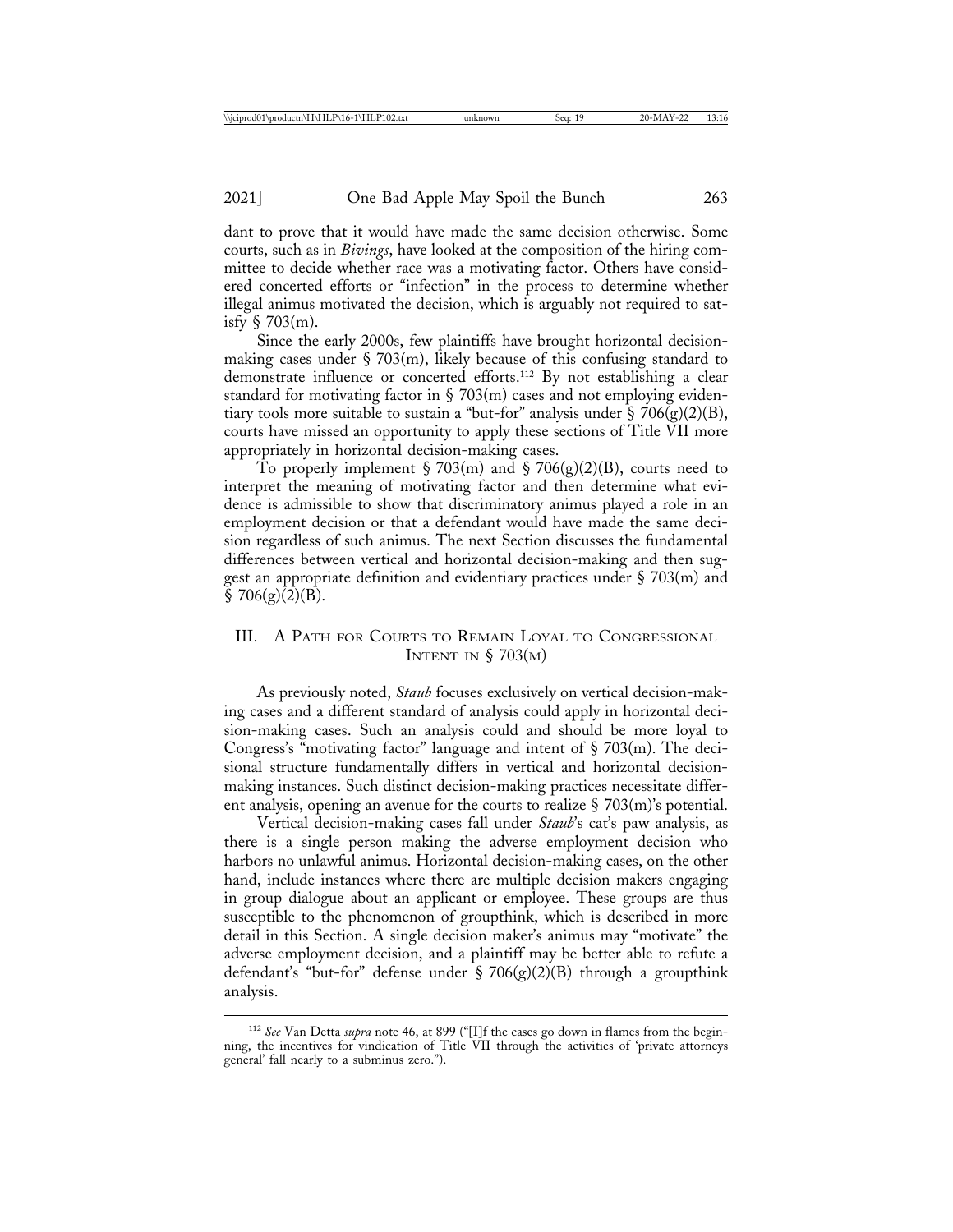As Judge Smalkin wisely remarked following an award of attorneys' fees without backpay<sup>113</sup>:

On my office wall, there hangs a nineteenth century English print entitled *The Lawsuit,* showing two farmers fighting over a stationary cow—one pulling her by the horns and the other by the tail while a bewigged barrister happily milks her. This case certainly demonstrates that nothing much has changed. The plaintiff and the defendant are right where they started, while the lawyers' pails hold all the milk.<sup>114</sup>

This Section suggests a new approach to Title VII workplace discrimination cases that involve horizontal decision-making in order to avoid the all too familiar image depicted in *The Lawsuit* in which plaintiffs and defendants are essentially in the same position that they started in and only the lawyers seem to benefit. Such an approach would permit evidence of groupthink and its effects on the decision of a group when one or more decision makers harbored discriminatory animus. In adopting this approach, courts would both recognize the findings from compelling academic research in this area and more appropriately address the evils of discrimination as Congress intended in adopting § 703(m) and § 706(g)(2)(B). Such a standard may also have the benefit of pushing companies to have more diversity on employment committees.

# *A. Section 703(m) and § 706(g)(2)(B) as Distinct Legal Standards from Each Other and from Staub*

Section 703(m), which establishes a liability standard and supplies a right of action, does not define the term "motivating factor."115 Therefore, to inform a definition, I turn to the dictionary. The Oxford English Dictionary116 defines "motivate" as "to provide (a person, etc.) with a motive or incentive to do something."117 Black's Law Dictionary defines "factor" as "an agent or cause that contributes to a particular result."<sup>118</sup> From these two definitions, this Note defines motivating factor in the § 703(m) context as one or more discriminatory decision makers who incentivize, animate, or influence an adverse employment decision based on a protected characteristic.

<sup>&</sup>lt;sup>113</sup> The case was one in which the jury found that discriminatory animus was a motivating factor in the employer's decision to lay off a pregnant woman, but that the employer would

have laid the univerview Nursing Ctr., 870 F. Supp. 1369, 1384 (D. Md. 1994).<br><sup>115</sup> Again, the language of § 703(m) reads "Except as otherwise provided in this subchapter, an unlawful employment practice is established when the complaining party demonstrates that race, color, religion, sex, or national origin was a motivating factor for any employment practice, even though other factors also motivated the practice." 42 U.S.C.  $\S$  2000e-2(m).

<sup>&</sup>lt;sup>116</sup> Black's Law Dictionary does not define "motivate," so this Note relies on the OED.<br><sup>117</sup> *Motivate*, OXFORD ENGLISH DICTIONARY (3rd ed. 2002).<br><sup>118</sup> *Factor*, BLACK'S LAW DICTIONARY (11th ed. 2019).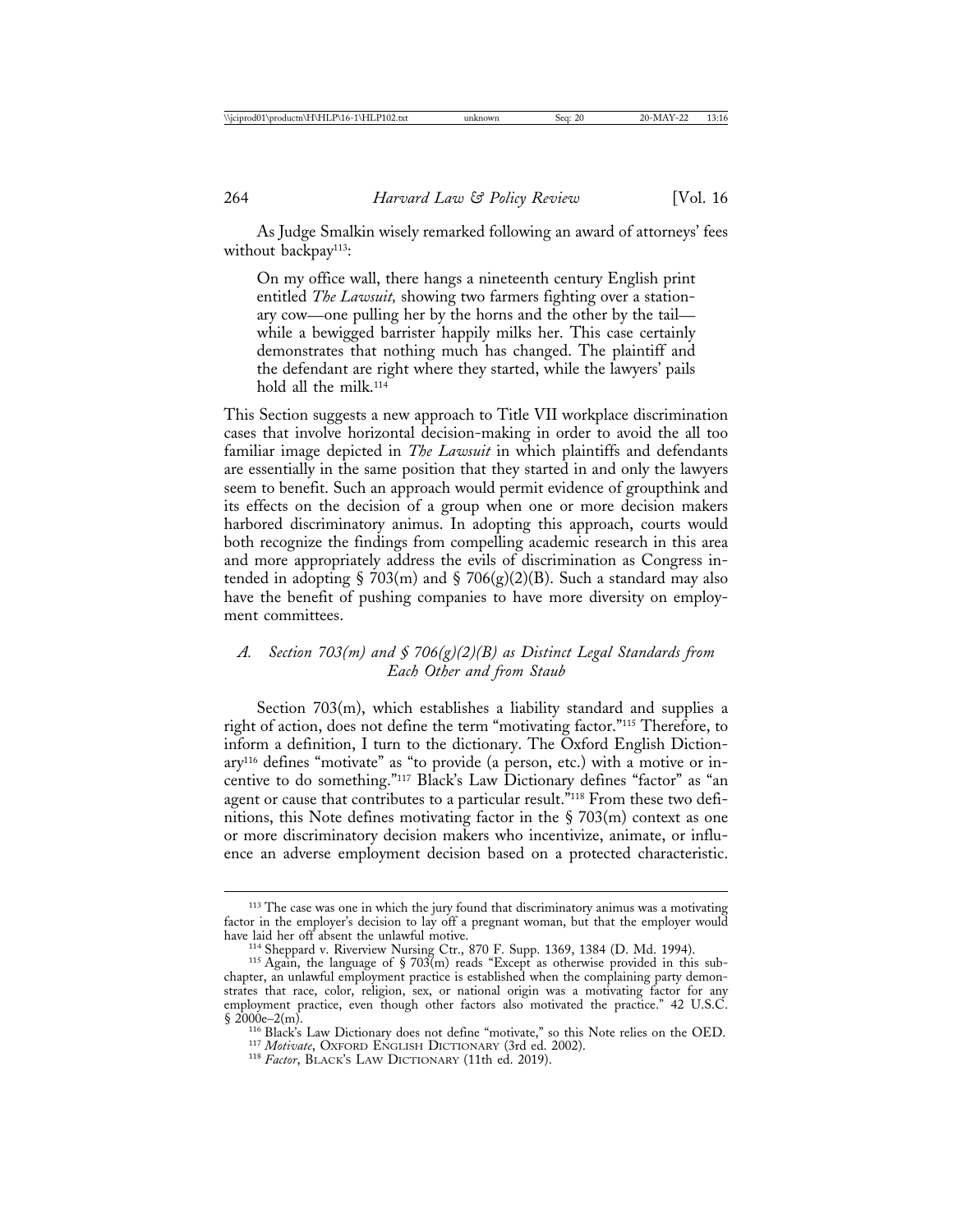This definition, then, is distinct from *Staub*'s proximate causation analysis in that one or more decision makers harbor unlawful animus, whereas in *Staub*, no decision maker exhibited discriminatory behaviors.

A plaintiff can show that discrimination was a motivating factor using proof of a decision maker's discriminatory animus with regard to the employment decision. This definition would align horizontal decision-making cases with those in which there is just one decision maker. Pursuant to § 703(m), then, if a plaintiff provides direct evidence of unlawful animus on the part of one or more decision makers, that is sufficient to hold the defendant liable.

The question this Note then must turn to is what is sufficient for a plaintiff to rebut defendants' proof that it would have "taken the same action in the absence of the impermissible motivating factor"119 in order to receive monetary damages and other redress such as reinstatement, promotion, etc. under § 706 $(g)(2)(B)$ . This is a key question in horizontal decision-making cases, given that an employer could almost always argue that it would have made the same decision without the animus of one decision maker, as Justice Brennan noted in *Price Waterhouse*. 120 This Note proposes that courts permit evidence of groupthink in horizontal decision-making cases in order to prove or rebut § 706 $(g)(2)(B)$ .

*B. Under § 703(m), Courts Should Consider Evidence of the Unlawful Animus of One Member of a Decision-Making Committee Sufficient to Establish that Discrimination Was "a Motivating Factor" in the Committee's Decision*

To defend the proposition in this Note that evidence of just one decision maker's animus should be sufficient to entitle a Title VII plaintiff to judgment under § 703(m), this Note considers the legislative history, legal precedent, and other commentary around that section. Through a close reading of the language, one can see that in horizontal decision-making cases, evidence of a single biased decision maker on a committee by itself should be sufficient to establish "a motivating factor" due to the logical inference that such bias had at least some possible influence on the committee's adverse employment decision.121

Though Congress may not have considered the presence of multiple decision makers in Title VII employment discrimination cases, the House Report that accompanied the enactment of the Civil Rights Act of 1991 reveals that the intent of the Act was to eliminate any prejudice in employment decisions: "[A]ny reliance on prejudice in making employment deci-

<sup>&</sup>lt;sup>119</sup> 42 U.S.C. § 2000e–5(g)(2)(B) (2018).<br><sup>120</sup> Price Waterhouse v. Hopkins, 490 U.S. 228, 252 (1989).<br><sup>121</sup> If courts are ultimately not convinced that the mere presence of a biased decision maker is sufficient to constitute a motivating factor, then the plaintiff's evidence of groupthink (discussed in the Section IV.C.) may be relevant in the  $\S 703(m)$  stage as well as the  $$706(g)(2)(B)$  stage.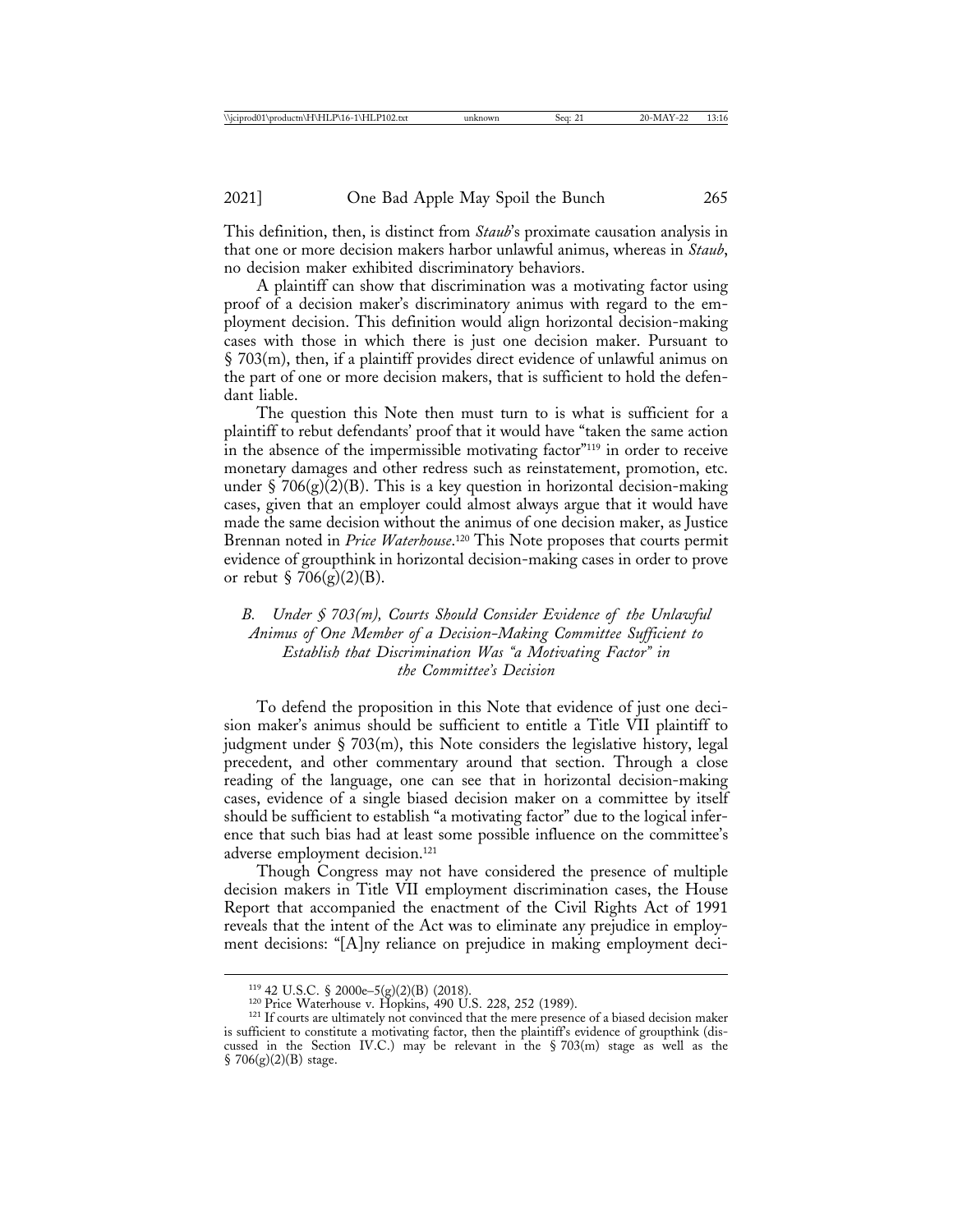sions is illegal."122 Therefore, Congress made it clear that it intended "a motivating factor" to be read liberally and literally: if prejudicial animus played any role, however small, in the adverse employment action, Title VII has been violated. In the horizontal decision-making context, this implies that the involvement of even one prejudiced decision maker in the committee's deliberations that led to an adverse employment decision should be sufficient to entitle the plaintiff relief under  $\frac{5}{203}$  m and to shift the burden of persuasion to the defendant to prove the affirmative defense provided in  $\S 706(g)(2)(B)$ . Congress in that same 1991 House Report interpreted the Civil Rights Act of 1964 broadly as well, believing that "[w]hen enacting the Civil Rights Act of 1964, Congress made it clear that it intended to prohibit *all* invidious consideration of sex, race, color, religion, or national origin in employment decisions."<sup>123</sup> By using the words "any" and "all," Congress demonstrated its intent to rid employment decisions of any discriminatory animus so long as such discrimination contributed in any way and to any extent to an adverse employment action.

This expansive reading of "a motivating factor" is generally how the courts have interpreted Title VII employment discrimination claims brought under § 703(m), at least in instances not involving decision-making committees. In *Dominguez-Curry v. Nevada Transportation Department*, 124 for example, a Ninth Circuit panel concluded that the district court had erred in granting summary judgment to the employer because "a reasonable factfinder could conclude that the hiring decision was motivated *at least in part* by her gender."125 Other circuits have similarly ruled that evidence of any level of discriminatory animus exhibited by an individual who participated in the decision-making process is sufficient to make out a violation of  $\S$  703(m) and to prevent the grant of summary judgment to the employer.<sup>126</sup> Accordingly, the case law already demonstrates judges' willingness to consider unlawful animus to be a motivating factor in an adverse employment action even in the absence of explicit evidence that such bias made a determinative impact on the decision.

Legal scholars have similarly interpreted  $\S$  703(m)'s "a motivating factor" in line with Congressional intent. In his 2005 article *The New Discrimination Law: Price Waterhouse is Dead, Whither McDonnell Douglass?*, 127 Michael Zimmer argued, "Using § 703(m)'s 'a motivating factor' level of showing, a preponderance of the evidence must support a reasonable

*McDonnell Douglas?*, 53 EMORY L.J. 1887 (2005).

<sup>&</sup>lt;sup>122</sup> H.R. REP No. 102-40(II), at 2 (1991), *as reprinted in* 1991 U.S.C.C.A.N. 694, 695.<br><sup>123</sup> *Id.* at 17, *as reprinted in* 1991 U.S.C.C.A.N. at 710 (emphasis added).<br><sup>124</sup> 424 F.3d 1027.<br><sup>125</sup> *Id.* at 1041 (emphasis 2001) ("Under our case law, it is sufficient if those exhibiting discriminatory animus influenced or participated in the decision to terminate."); Wells v. New Cherokee Corp., 58 F.3d 233, 237–38 (6th Cir. 1995) (imputing a supervisor's animus to the ultimate decision maker because the evidence showed that the two "worked closely together and consulted with each other on personnel decisions," and they "themselves testified that they acted jointly"). <sup>127</sup> Michael J. Zimmer, *The New Discrimination Law: Price Waterhouse is Dead, Whither*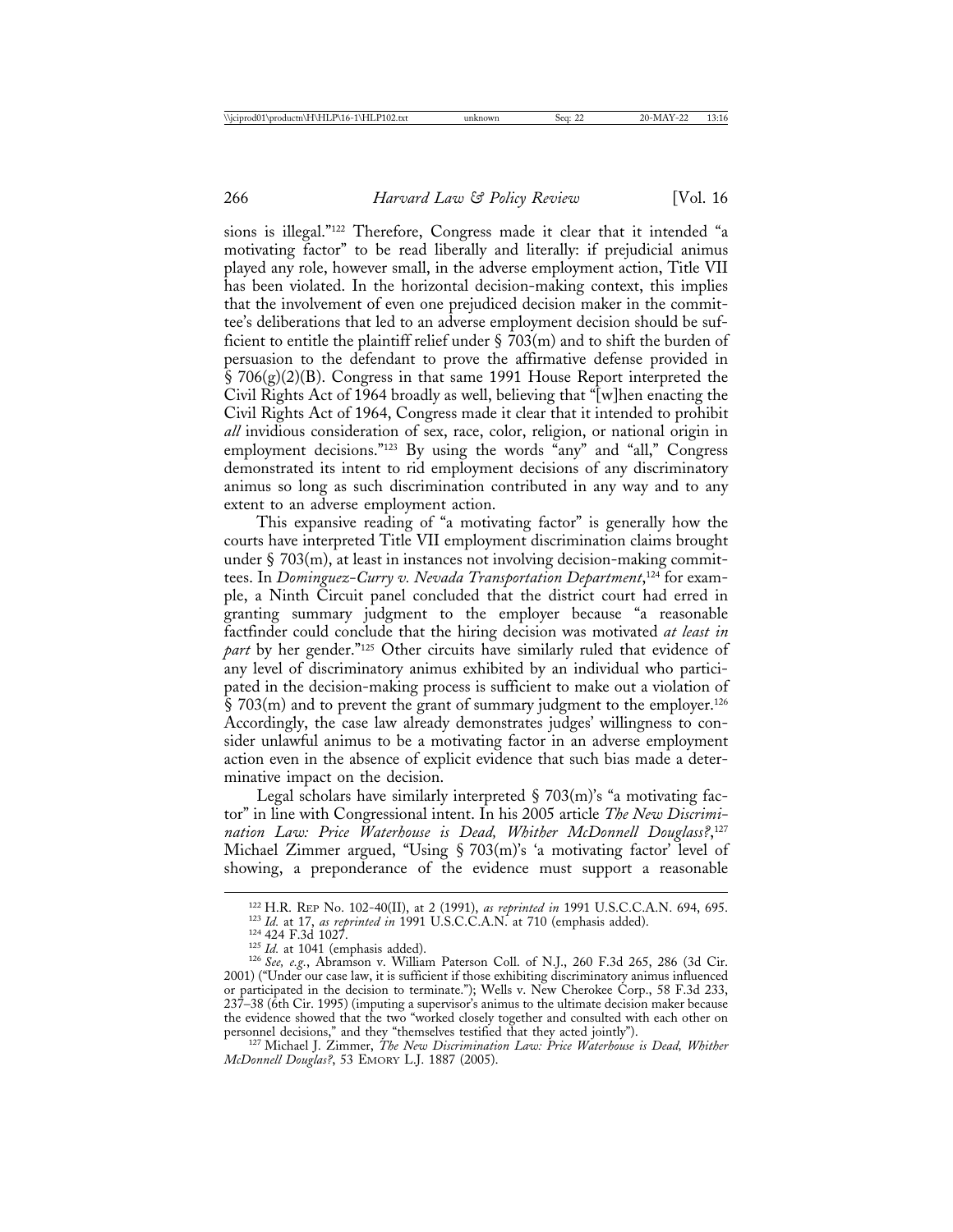factfinder in drawing the inference of discrimination, that is, discrimination played a role, no matter how small, in the decision."128 Zimmer therefore echoes the courts and Congress: if discrimination played even a small role in the employment decision, that is sufficient to show that it constituted a motivating factor within the meaning of  $\S$  703(m).

While Congress, courts, and scholars have not articulated an explicit rule for what constitutes a motivating factor under  $\S$  703(m) in a horizontal decision-making context, the wording from various sources points to the inference of motivation through evidence of even a small amount of animus. Thus, it logically follows that one decision maker on a committee with discriminatory animus is, in fact, a motivating factor in the committee's ultimate adverse decision, thus shifting the burden to the defendant to prove that it would have made the same decisions in the absence of such discrimination.

#### *C. Groupthink: Its Antecedent Conditions, Evidence, and Impact*

Groupthink is a phenomenon that occurs when a group of often wellintentioned people makes suboptimal decisions based on a desire to conform or the belief that dissent is impossible or ill-advised.129 In an effort to achieve harmony, members of a group may seek to agree while overlooking uncertainties and concerns.130 This often causes groups to minimize conflict and reach a consensus decision without sufficient critical evaluation.131 Relevant to this Note, evidence of groupthink in horizontal decision-making cases could materially impact the ability of a defendant to successfully argue that it would have made the same adverse employment action regardless of animus.

In *Decision Making: A Psychological Analysis of Conflict, Choice, and Commitment*, Irving Janis laid out a number of antecedent conditions that make the dynamic of groupthink more likely.132 These conditions include group cohesiveness, group insulation, a lack of methodological procedures, and one clear leader.133 According to Janis, if the group is too cohesive "each member becomes more psychologically dependent on the group and displays greater readiness to adhere to the group's norms."134 If the group is insulated in a way that the members have little or no opportunity to discuss certain policy issues outside the group, the group's members "can be expected to show an increased tendency to rely upon the judgment of the group on those issues."135 Janis argues that the lack of methodological procedures in group decisions leads to greater conformity tendencies within the group, as there

<sup>&</sup>lt;sup>128</sup> *Id.* at 1935.<br><sup>129</sup> Irving L. Janis, *Groupthink*, Psych. Today Mag., Nov. 1971, at 84, 84.<br><sup>130</sup> *Id.* at 85, 88.<br><sup>131</sup> *Id.* at 84.<br><sup>132</sup> Irving L. Janis & Leon Mann, Decision-Making: A Psychological Analysis OF CONFLICT, CHOICE, AND COMMITMENT 131 (1977).<br><sup>133</sup> *Id.* at 132.<br><sup>134</sup> *Id.* at 131.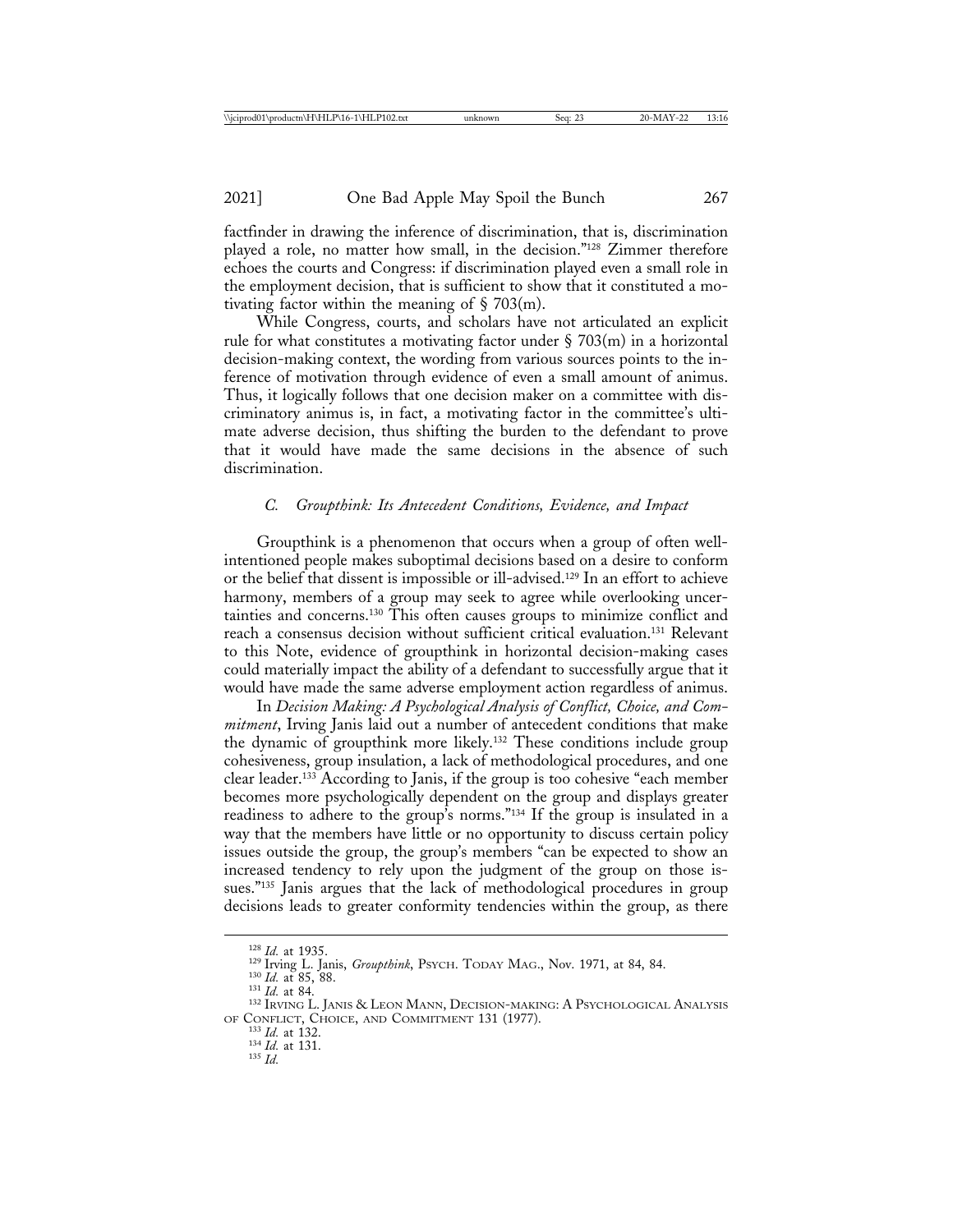are no procedural safeguards to protect against groupthink and the bias of one member influencing others.136 Finally, one clear leader increases the likelihood that the leader will use his or her power to induce the members to conform to his or her decision.137 Some researchers also suggest that as the number of antecedent conditions increases, so does the chance of groupthink.138

While Janis's list of antecedent conditions provides a helpful starting point, it is not exhaustive. Scholars continue to research the impact of diversity on groupthink. Given this new research, courts might add, for example, a complete lack of diverse perspectives on the hiring or employment committee to the list of antecedent groupthink conditions. Psychology professor and leading expert on creativity and collaboration, Keith Sawyer, observes in his seminal 2008 book, *Group Genius: The Creative Power of Collaboration*, 139 that productive thinking is most effective when certain conditions are met. Most important for this Note, the group should be diverse, not just along lines related to protected classes, but in a whole host of contexts including experiential diversity, etc.<sup>140</sup> As Sawyer says, "If group members are too familiar with each other, interaction is no longer challenging, and group flow fades away. Only by introducing diversity can we avoid the groupthink that results from too much conformity."141 One business analyst expanded: "Groupthink is a natural human bias that can infect any organization—unless there's enough diversity within the group to counterbalance its effects. Encouraging dissent and disagreement may seem counterproductive, but evidence suggests it's the only way to get closer to the truth—and better decisions overall."<sup>142</sup>

In recent years, scholars have created helpful meta-analyses of the many studies confirming and building off of Janis's initial groupthink research.<sup>143</sup> These meta-analyses show the procedures that researchers have employed, including case studies<sup>144</sup> and empirical studies,<sup>145</sup> to examine groupthink in

<sup>&</sup>lt;sup>136</sup> *Id.* 137 *Id.* 138 Turner & Pratkanis, *supra* note 15, at 107–08.<br><sup>138</sup> Turner & Pratkanis, *supra* note 15, at 107–08.<br><sup>139</sup> KEITH SAWYER, GROUP GENIUS: THE CREATIVE POWER OF COLLABORATION 51<br>(2008).

<sup>&</sup>lt;sup>140</sup> Id. at 59.<br><sup>141</sup> Id. at 75.<br><sup>142</sup> Anna Johansson, *Why Workplace Diversity Diminishes Groupthink and How Millennials Are Helping*, FORBES (Jul. 20, 2017), https://www.forbes.com/sites/annajohansson/2017/07/ 20/how-workplace-diversity-diminishes-groupthink-and-how-millennials-are-helping/

<sup>?</sup>sh=7a8449464b74 [https://perma.cc/A69F-RVCD]. <sup>143</sup> *See, e.g.*, James D. Rose, *Diverse Perspective on the Groupthink Theory* – *A Literary Review*, 4 EMERG. LEAD. JOURNEYS 37, 38 (2011); James K. Esser, *Alive and Well after 25 Years:*

*A Review of Groupthink Research*, 73 ORG. BEHAV. & HUM. DEC. PROC. 116, 117 (1998). <sup>144</sup> *See* Charles P. Koerber & Christopher P. Neck, *Groupthink and Sports: An Application of Whyte's Model*, 15 INT'L J. CONTEMP. HOSP. MGMT. 20, 21 (2003) (indicating that groupthink can be applicable in larger groups); Thomas R. Hensley & Glen W. Griffin, *Victims of Groupthink: The Kent State University Board of Trustees and the 1977 Gymnasium Controversy*, 30 J. CONF. RES. 497, 497 (1986) (finding significant evidence of groupthink in the Kent State University gymnasium controversy and recommending revising the board selection process); David Ahlstrom & Linda C. Wang, *Groupthink and France's Defeat in the 1940 Cam-*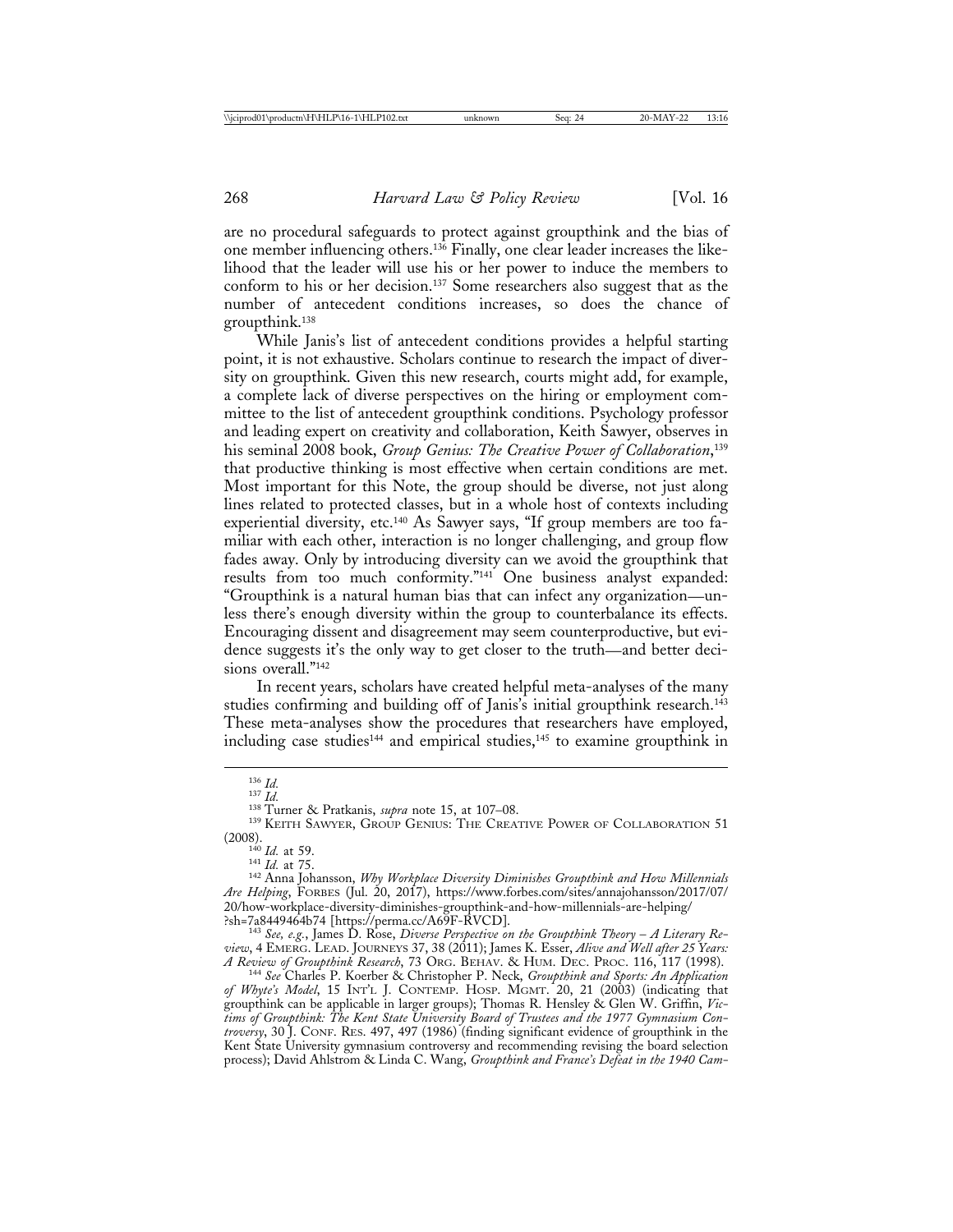greater detail over the course of several years.146 One particularly salient analysis was conducted in 1992.147 Members of the Institute of Personality and Social Research at the University of California, Berkeley analyzed ten cases that potentially showed the dangers of groupthink in group decision-making: the Bay of Pigs, United States involvement in the Korean War, Pearl Harbor, the Vietnam War, the Marshall Plan, the Cuban Missile Crisis, Watergate, Neville Chamberlain's cabinet, the Mayaguez incident, and the Iran hostage situation.<sup>148</sup> The authors confirmed the importance of structural and procedural faults of an organization as antecedents of groupthink.<sup>149</sup>

More recent studies have found that diversity—specifically, racial diversity—within groups can serve as an antidote to groupthink. After conducting an experiment, researchers concluded that white members of mock juries "cited more case facts, made fewer errors, and were more amenable to discussion of racism when in diverse versus all-White groups."150 In the experiment, participants were shown a trial of a Black defendant. The researchers then compared the decision-making processes of racially heterogenous and homogenous six-person groups.<sup>151</sup> Other studies have similarly shown the positive impact of group diversity—both race152 and general "cognitive" diversity153—on higher integrative complexity of the thinking of those members in the majority.

*paign*, 15 J. MGMT. HIST. 159, 159 (2006) (finding evidence of all symptoms from Janis's initial work and concluding that groupthink was a key factor in France's 1940 World War II

defeat). <sup>145</sup> *See* Ferda Erdem, *Optimal Trust and Teamwork: From Groupthink to Teamthink*, 53 WORK STUDY 229, 232–33 (2003) (finding that a high degree of trust within groups increases risk of groupthink); Marlene E. Turner, Anthony R. Pratkanis, Preston Probasco & Craig Leve, *Threat, Cohesion, and Group Effectiveness: Testing a Social Indemnity Maintenance Perspective on Groupthink*, 63 J. PERS. & SOC. PSYCH. 781, 781 (1992) (finding support for Janis's groupthink theory).<br><sup>146</sup> Matie Flowers was the first attempt to demonstrate Janis's theory empirically. Matie L.

Flowers, *A Laboratory Test of Some Implications of Janis's Groupthink Hypothesis*, 35 J. PERSON-ALITY & SOC. PSYCH. 888 (1977). Flowers used a two-by-two factor test (leadership type and group cohesion level) in which he split 120 college students into forty groups consisting of three members and one leader. *Id.* at 890. In half of the groups, Flowers told the leader to assert his or her opinion on the issue at hand at the beginning of the group meeting (the "closed" condition), in the other half of the groups, Flowers told the leader to make their personal opinion known only at the end of the group meeting (the "open" condition). *Id.* Though his experiment did not support Janis's theory on group cohesion, the results showed a strong correlation between leadership action and group decision outcomes. *Id.* at 894–95. Groups with closed leaders saw fewer solutions proposed and fewer facts utilized. *Id.* at 895.

<sup>147</sup> Philip E. Tetlock, Randall Peterson, Charles McGuire & Shi-Jie Chang, Assessing Po-<br>*Ittical Group Dynamics: A Test of the Groupthink Model*, 63 J. PERS. & PSYCH. 403 (1992).

<sup>148</sup> Id. at 408-09.<br><sup>149</sup> Id. at 406.<br><sup>149</sup> Samuel R. Sommers, *On Racial Diversity and Group Decision Making: Identifying Multiple Effects of Racial Composition on Jury Deliberations*, 90 J. PERS. & SOC. PSYCH. 597, 597

v. 151<br><sup>151</sup> *Id.* at 600.<br><sup>152</sup> *See* Anthony L. Antonio, Mitchell J. Chang, Kenji Hakuta, David A. Kenny, Shana Levin & Jeffrey F. Milem, *Effects of Racial Diversity on Complex Thinking in College Students*, 15 Psych. Sci. 507, 508-09 (2004).

<sup>153</sup> Cognitive team diversity is defined as "perceived differences in thinking styles, knowledge, skills, values, and beliefs among individual team members." Shung J. Shin, Tae-Yeol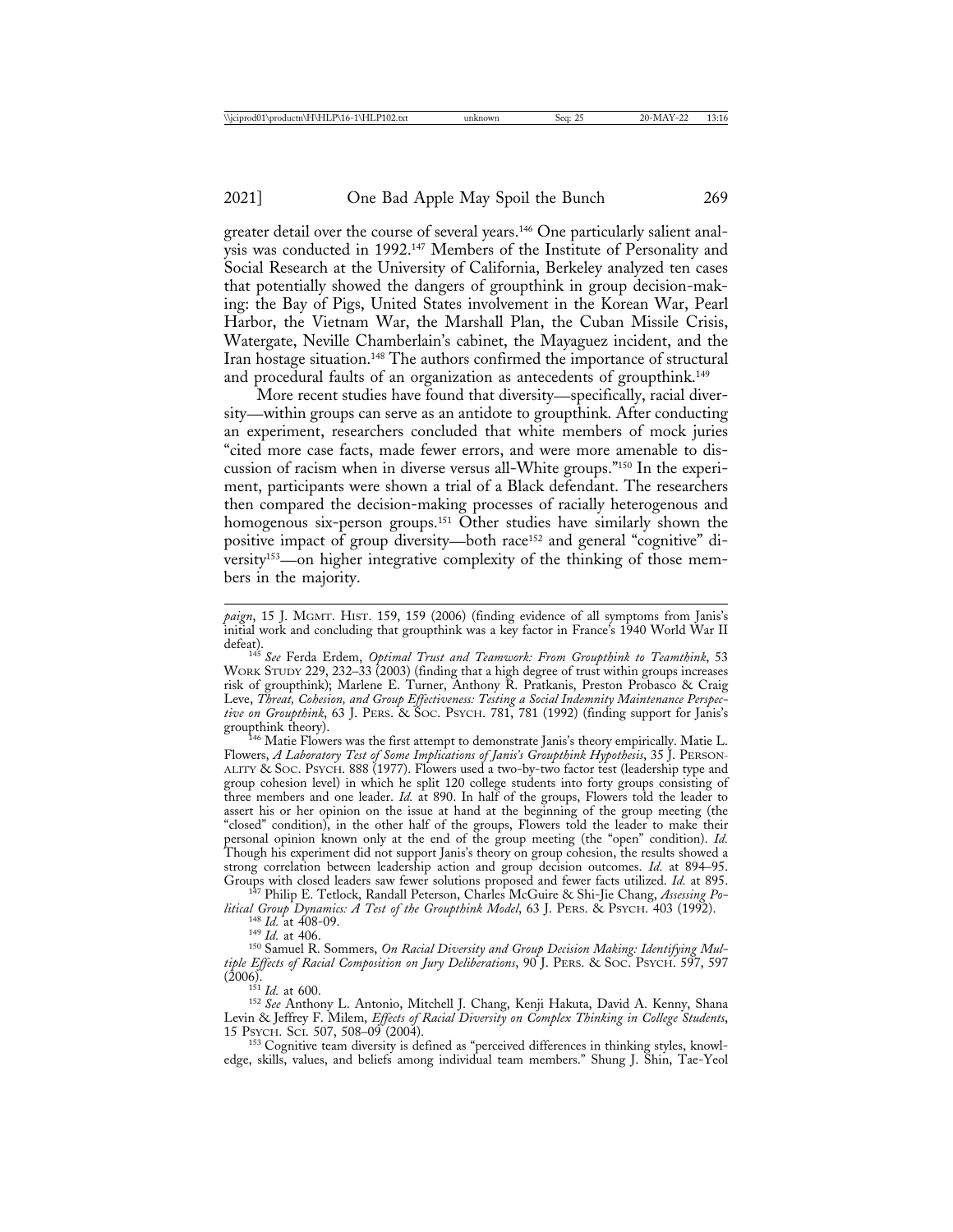Given the broad consensus around the existence of groupthink, many organizations in the business and government sectors have embraced this research and advocate for more diversity to avoid groupthink. Thus, the legal system would not be alone in recognizing this research. In the business context, leaders of many organizations are concerned about the impact of groupthink in the boardroom. Business School Professors Kenneth Merchant and Katharina Pick observed that boardrooms are particularly susceptible to groupthink: "Most [boardrooms] have the antecedent conditions that are necessary and sufficient to create groupthink according to one or more of the groupthink researchers. Board members almost invariably have common social identifications. Many of them come from their similar social backgrounds, their identification as professional board members, and their identification with the group with which they are serving."154 As many boards are quite homogenous in makeup, Merchant and Pick suspect that boards are susceptible to the impact of groupthink, harming their ability to make smart business decisions.

Various industries, particularly in the financial sector, have focused on issues concerning groupthink. Some regulators recently have proposed changes to address these concerns.155

#### *D. The Ripeness for Sociological and Psychological Evidence in Horizontal Decision-Making Cases: Motivating Factor Through Groupthink*

Courts should recognize research on groupthink as a legitimate tool in determining whether a defendant would have made the same decision regardless of illegal animus on the part of one or more decision makers. Groupthink concepts provide a meaningful framework to understand the impact of a single dominant committee member who harbors animus can

Kim, Jeong-Yeon Lee & Lin Bian, *Cognitive Team Diversity and Individual Team Member Creativity: A Cross-Level Interaction*, 55 ACAD. OF MGMT. J. 197, 197 (2012). *See also* C. Chet Miller, Linda M. Burke & William H. Glick, *Cognitive Diversity Among Upper-Echelon Execu-*

*tives: Implications for Strategic Decision Processes*, 19 STRAT. MGMT. J., 39, 39–40 (1998). <sup>154</sup> KENNETH A. MERCHANT & KATHARINA PICK, BLIND SPOTS, BIASES AND OTHER PATHOLOGIES IN THE BOARDROOM, 57 (2010).<br><sup>155</sup> In December 2020, the Nasdaq stock exchange filed a proposal with the U.S. Securities

and Exchange Commission to adopt new listing standards related to board diversity. As the proposal states, "Nasdaq is concerned that boards lacking diversity can inadvertently suffer from 'groupthink,' which is 'a dysfunctional mode of group decision-making characterized by a reduction in independent critical thinking and a relentless striving for unanimity among members.' The catastrophic financial consequences of groupthink became evident in the 2008 global financial crisis. . . ." NASDAQ STOCK MARKET, *Form 19b-4: A Proposal to Advance Board Diversity and Enhance Transparency of Diversity Statistics Through New Proposed Listing Requirements* (Dec. 1, 2020), https://listingcenter.nasdaq.com/assets/RuleBook/Nasdaq/filings/SR-NASDAQ-2020-081.pdf [https://perma.cc/MJS3-UB9N] (citing Daniel P. Forbes & Frances J. Milliken, *Cognition and Corporate Governance: Understanding Boards of Directors as Strategic Decision-Making Groups*, 24 ACAD. MGMT. REV. 489, 496 (1999)). *See also* GROUP OF THIRTY, BANKING CONDUCT AND CULTURE: A PERMANENT MINDSET CHANGE 11 (2018), https://group30.org/images/uploads/publications/aaG30\_Culture2018.pdf [https:// perma.cc/5SM7-VK75].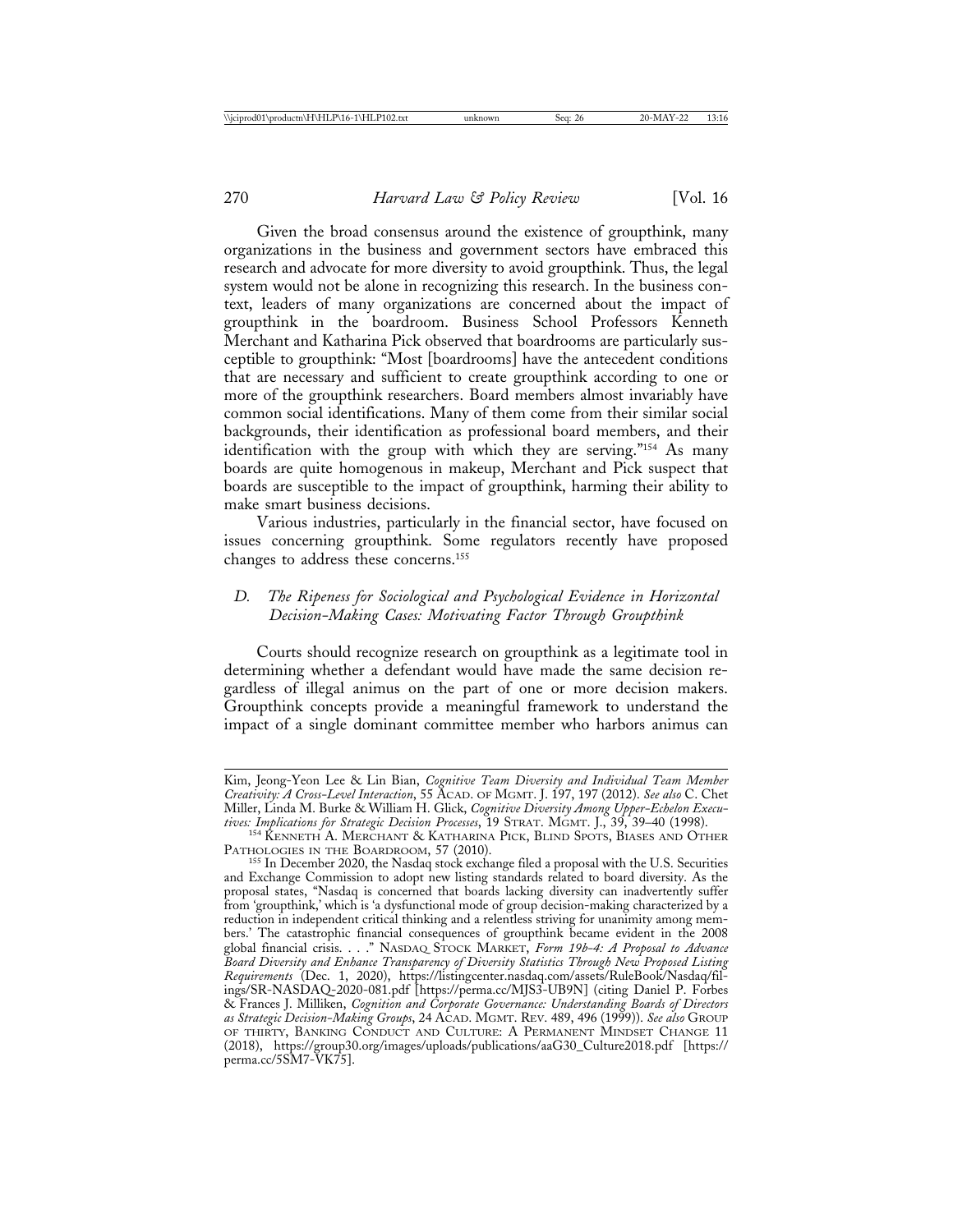have on an employment decision.<sup>156</sup> Plaintiffs currently lack the tools to prove that the presence of one biased decision maker is a motivating factor and that, as per § 706(g)(2)(B), the defendant would not have made the same decision regardless. Thus, allowing plaintiffs to rely on the concepts of groupthink may enhance their ability to sustain an award for monetary damages and will align more with scientific understandings of group behavior. Likewise, evidence presented by a defendant that policies and procedures are in place that were reasonably designed to rebut a finding of groupthink could be admissible to evidence that an employment decision would have, in fact, been made regardless of one decision maker's animus.

Given the threat of groupthink in homogenous groups, after a plaintiff has provided compelling evidence of discriminatory animus by one or more decision makers, judges should permit them to show that such animus disproves or makes less credible a defendant's claim that it would have made the same decision. This preserves a plaintiff's ability to win monetary damages in addition to attorney's fees. Discriminatory animus can be a motivating factor under  $\S$  703(m) if one decision maker harbors clear animus towards the applicant. Then, a defendant can prove it would have made the same decision under § 706 $(g)(2)(B)$  with evidence that refutes groupthink, while a plaintiff can provide evidence that the structural dynamic of the group was such to allow groupthink. Evidence of groupthink based on the makeup, structure, and dynamic of the committee could provide clarity on whether the discriminatory animus was, in fact, a but-for factor in the adverse employment decision. Applying the motivating factor test and the "but-for" rebuttal in this manner would potentially animate  $\S$  703(m) and provide meaningful opportunity for not just limited relief but also financial redress as intended by Congress.

Defendants could dispute claims of groupthink through evidence of policies and practices that are designed to have the effect of suppressing groupthink and encouraging healthy dissent. Defendants could provide evidence that antecedent conditions of groupthink were, in fact, not present at the committee. Understanding the proper roles of  $\S 703(m)$  and  $\S 706(g)(2)(B)$  could have salutary effects on the structure and makeup of employment committees.

<sup>&</sup>lt;sup>156</sup> Some may argue that the courts should resist the use of evidence rooted in social science, but history provides examples of cases in which courts have noted these concepts. *See e.g.* Brown v. Board of Education of Topeka, Kansas, 347 U.S. 483, 494 n.11 (1954) (citing K.B. CLARK, EFFECT OF PREJUDICE AND DISCRIMINATION ON PERSONALITY DEVELOPMENT (1950)); Weiand v. State, 732 So. 2d 1044 (Fla. 1999) (ruling that battered person syndrome could be used to support a claim of self-defense in a murder trial).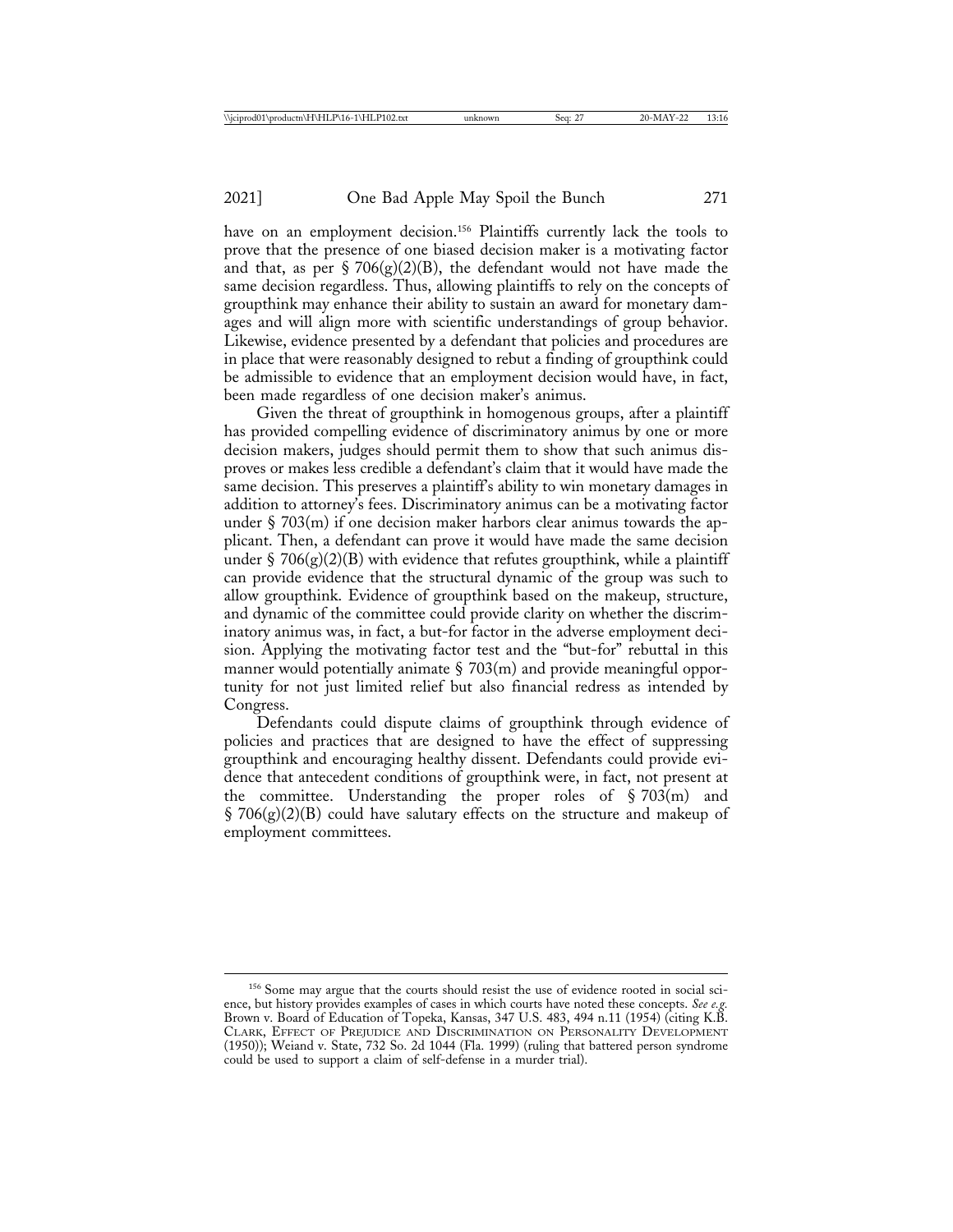# *E. Permitting Evidence of Groupthink in Motivating Factor Analysis Will Not Uncontrollably Open the Floodgates to Litigation Under Title VII*

While this Note contends that courts should apply  $\S$  703(m)'s motivating factor test and the but-for rebuttal of  $\S$  706(g)(2)(B) in horizontal decision-making cases using a new standard—a decision maker's animus spread through groupthink—critics could raise concerns about the possibility of burdensome litigation. They may fear that allowing evidence of groupthink into a Title VII analysis would result in excessive litigation that would overwhelm an already strained judicial system.<sup>157</sup> This Note's recommendations certainly may increase the number of cases that reach a jury if in fact the requirement of a motivating factor is demonstrated through a single committee member's animus and the plaintiff can establish that there are genuine issues of fact concerning a defendant's affirmative defense. In doing so, however, plaintiffs with compelling evidence of discrimination by at least one member of a decision-making committee will finally get in front of a jury. Thus, some increase in jury trials may be necessary in order to properly realize Congressional intent.

Notably, this Note does not advocate for a change in the standard for establishing discriminatory animus on the part of any individual actor. Clear evidence of discriminatory animus is and would remain necessary for a Title VII claim brought under § 703(m). Rather, this Note suggests a way to demonstrate that discriminatory animus was a  $\S$  703(m) motivating factor in horizontal decision-making and was the but-for cause under § 706(g)(2)(B). It advocates that courts should admit evidence of groupthink in circumstances in which fewer than all decision makers are alleged to harbor animus.

Judges will continue to require both evidence of a decision maker's animus to prove liability and then will require equally convincing evidence of groupthink for monetary damages. Each Title VII discrimination claim is heavily fact dependent, and judges are experienced in assessing evidence in the context of summary judgment motions under Federal Rule of Civil Procedure 56.158 Plaintiffs will continue to bear the burden of providing evidence of discriminatory animus and evidence that such animus was a motivating factor in the adverse action decided by the committee. Once discriminatory intent on the part of at least one actor is established, evidence of groupthink may be necessary to rebut a defendant's claim that discrimination was not the but-for cause of an adverse employment decision.

This Note aligns with the standard that a plaintiff with insufficient proof of discriminatory animus by a decision maker and no clear evidence that such animus influenced others cannot make a successful Title VII claim.

<sup>157</sup> U.S. District Courts heard 376,762 cases in 2019. *See* UNITED STATES COURTS, FED-ERAL JUDICIAL CASELOAD STATISTICS 2019 (2019). <sup>158</sup> FED. R. CIV. P. 56.